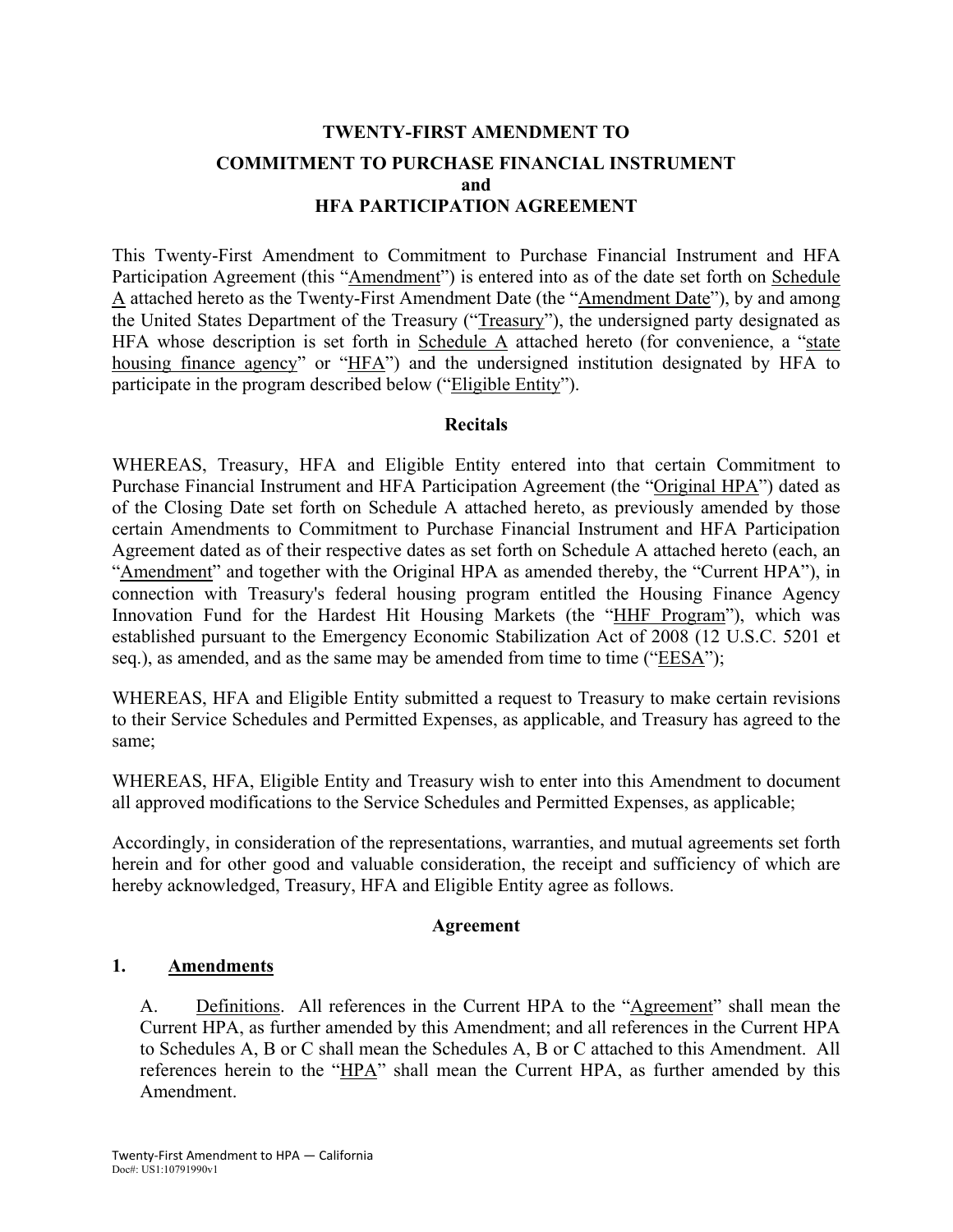B. Schedule A. Schedule A attached to the Current HPA is hereby deleted in its entirety and replaced with Schedule A attached to this Amendment.

C. Schedule B. Schedule B attached to the Current HPA is hereby deleted in its entirety and replaced with Schedule B attached to this Amendment.

D. Schedule C. Schedule C attached to the Current HPA is hereby deleted in its entirety and replaced with Schedule C attached to this Amendment.

### **2. Representations, Warranties and Covenants**

A. HFA and Eligible Entity. HFA and Eligible Entity, each for itself, make the following representations, warranties and covenants to Treasury and the truth and accuracy of such representations and warranties and compliance with and performance of such covenants are continuing obligations of HFA and Eligible Entity, each as to itself. In the event that any of the representations or warranties made herein cease to be true and correct or HFA or Eligible Entity breaches any of its covenants made herein, HFA or Eligible Entity, as the case may be, agrees to notify Treasury immediately and the same shall constitute an Event of Default under the HPA.

(1) HFA and Eligible Entity each hereby certifies, represents and warrants as of the date hereof that each of the representations and warranties of HFA or Eligible Entity, as applicable, contained in the HPA are true, correct, accurate and complete in all material respects as of the date hereof. All covenants of HFA or Eligible Entity, as applicable, contained in the HPA shall remain in full force and effect and neither HFA, nor Eligible Entity is in breach of any such covenant.

(2) Eligible Entity has the full corporate power and authority to enter into, execute, and deliver this Amendment and any other closing documentation delivered to Treasury in connection with this Amendment, and to perform its obligations hereunder and thereunder.

(3) HFA has the full legal power and authority to enter into, execute, and deliver this Amendment and any other closing documentation delivered to Treasury in connection with this Amendment, and to perform its obligations hereunder and thereunder.

### **3. Miscellaneous**

A. The recitals set forth at the beginning of this Amendment are true and accurate and are incorporated herein by this reference.

B. Capitalized terms used but not defined herein shall have the meanings ascribed to them in the HPA.

C. Any provision of the HPA that is determined to be prohibited or unenforceable in any jurisdiction shall, as to such jurisdiction, be ineffective to the extent of such prohibition or unenforceability without invalidating the remaining provisions of the HPA, and no such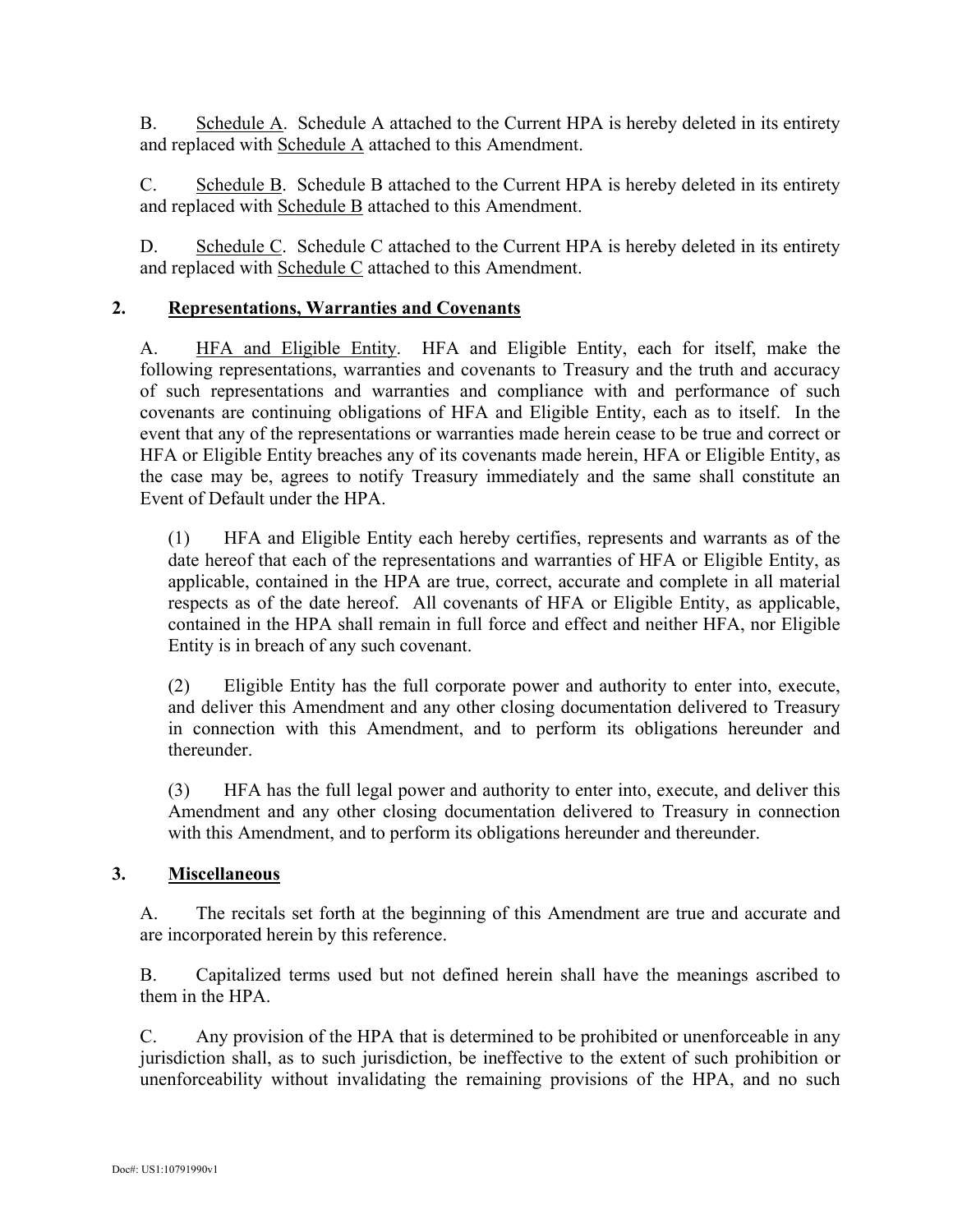prohibition or unenforceability in any jurisdiction shall invalidate such provision in any other jurisdiction.

D. This Amendment may be executed in two or more counterparts (and by different parties on separate counterparts), each of which shall be deemed an original, but all of which together shall constitute one and the same instrument. Facsimile or electronic copies of this Amendment and any other closing documentation delivered in connection therewith shall be treated as originals for all purposes.

#### [SIGNATURE PAGE FOLLOWS; REMAINDER OF PAGE INTENTIONALLY LEFT BLANK]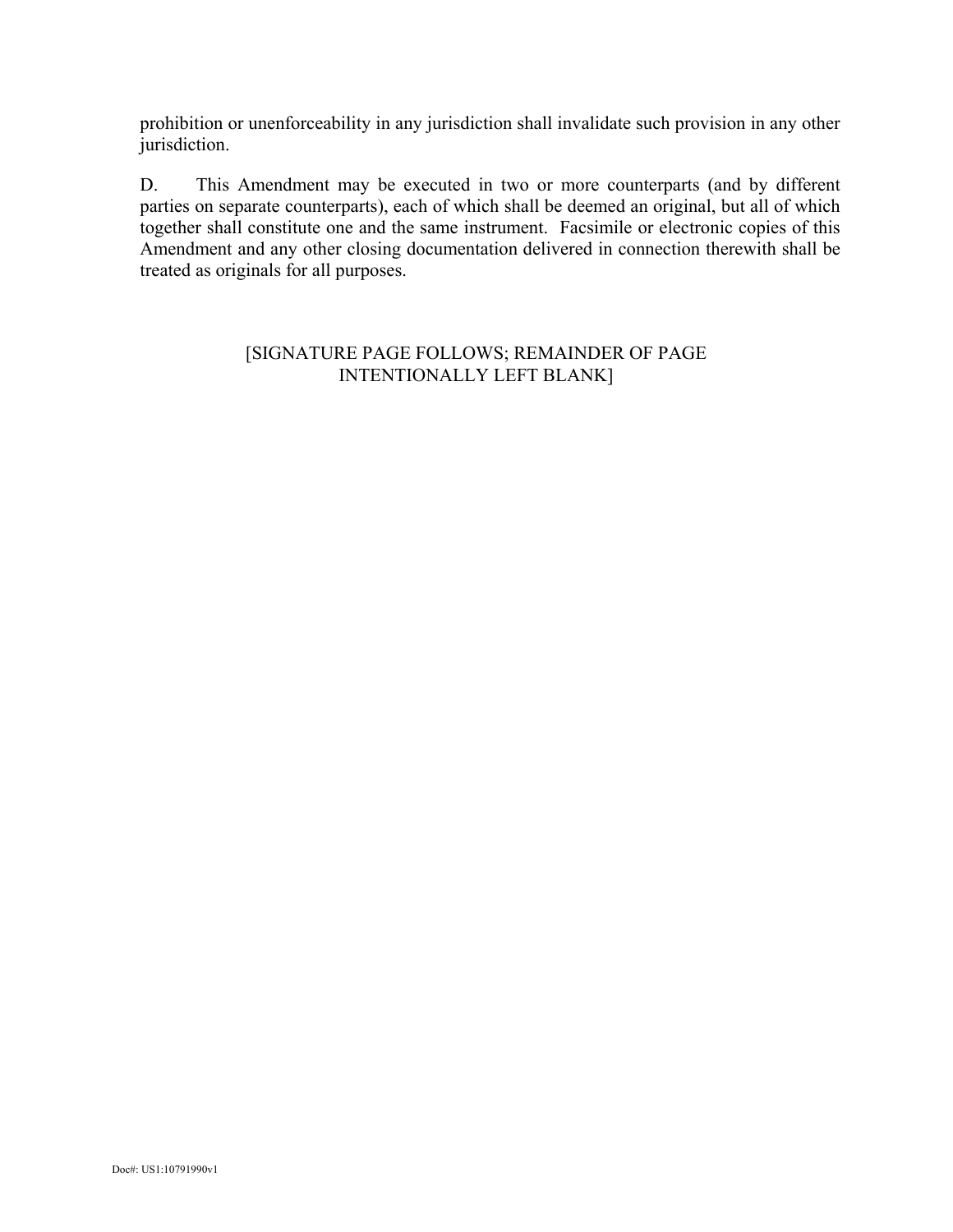**In Witness Whereof**, HFA, Eligible Entity and Treasury by their duly authorized officials hereby execute and deliver this Amendment as of the Amendment Date.

#### **HFA**: **TREASURY**:

CALIFORNIA HOUSING FINANCE **AGENCY** 

UNITED STATES DEPARTMENT OF THE **TREASURY** 

By: /s/ Tia Boatman Patterson By: Name: Tia Boatman Patterson Name: Mark McArdle

Title: Executive Director Title: Deputy Assistant Secretary for Financial Stability

#### **ELIGIBLE ENTITY**:

CALHFA MORTGAGE ASSISTANCE **CORPORATION** 

By: /s/ Diane Richardson Name: Diane Richardson Title: President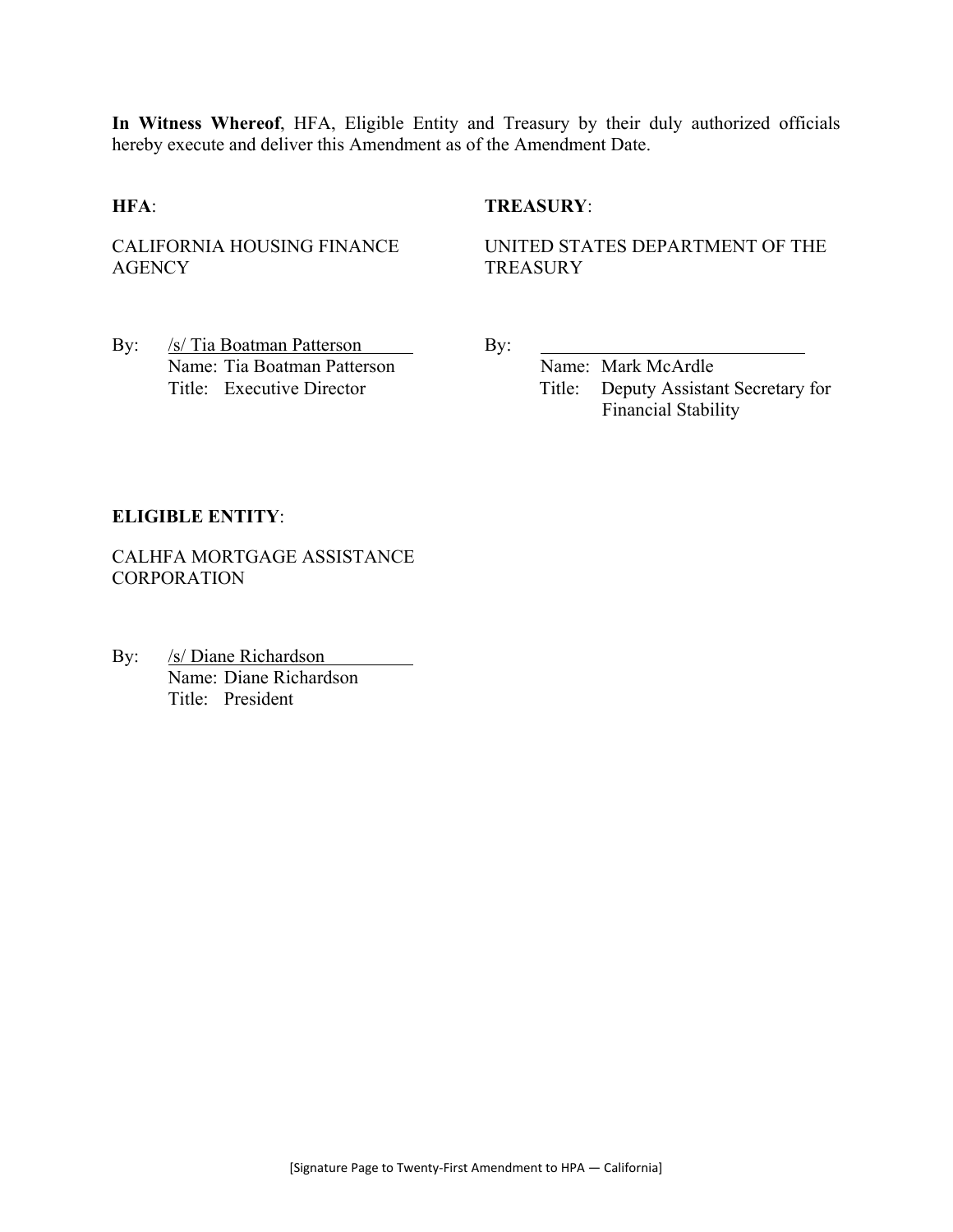# **EXHIBITS AND SCHEDULES**

- Schedule A Basic Information<br>Schedule B Service Schedules
- Schedule B Service Schedules<br>Schedule C Permitted Expenses
- Permitted Expenses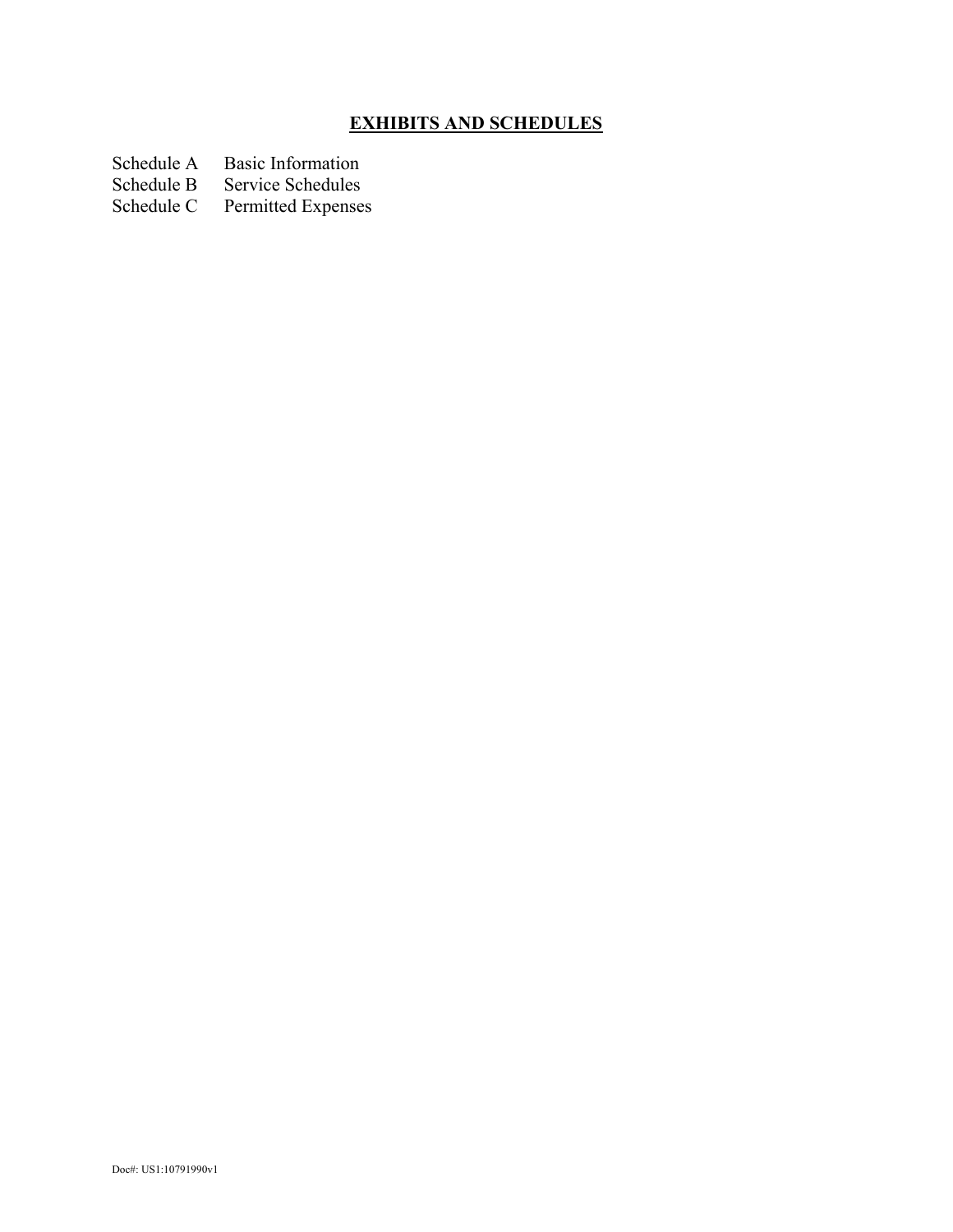# **SCHEDULE A**

### **BASIC INFORMATION**

| <b>Eligible Entity Information:</b><br>Name of the Eligible Entity:                 | Mortgage<br>Assistance<br>CalHFA<br>Corporation |  |  |
|-------------------------------------------------------------------------------------|-------------------------------------------------|--|--|
| Corporate or other organizational form:                                             | Nonprofit Public Benefit Corporation            |  |  |
| Jurisdiction of organization:                                                       | California                                      |  |  |
| Notice Information:                                                                 |                                                 |  |  |
| With a copy to:<br>HFA Information:<br>Name of HFA:                                 | California Housing Finance Agency               |  |  |
| Organizational form:                                                                | Agency of the State of California               |  |  |
| Date of Application:                                                                | April 16, 2010                                  |  |  |
| Date of Action Plan:                                                                | September 1, 2010                               |  |  |
| Notice Information:                                                                 |                                                 |  |  |
| With a copy to:                                                                     |                                                 |  |  |
| Program Participation Cap:                                                          | 2,358,593,320.00<br>$\mathbb{S}$                |  |  |
| Portion of Program Participation Cap<br><b>Representing Original HHF Funds:</b>     | 699,600,000.00<br>\$                            |  |  |
| Portion of Program Participation Cap<br><b>Representing Unemployment HHF Funds:</b> | 476,257,070.00<br>\$                            |  |  |
| Rounds 1-4 Funding Allocation:                                                      | 1,975,334,096.00<br>$\mathbb{S}$                |  |  |
| Round 5 Funding Allocation:                                                         | 383,259,224.00<br>\$                            |  |  |
| Permitted Expenses:                                                                 | 241,818,609.59<br>\$                            |  |  |
| Closing Date:                                                                       | June 23, 2010                                   |  |  |
| <b>First Amendment Date:</b>                                                        | September 23, 2010                              |  |  |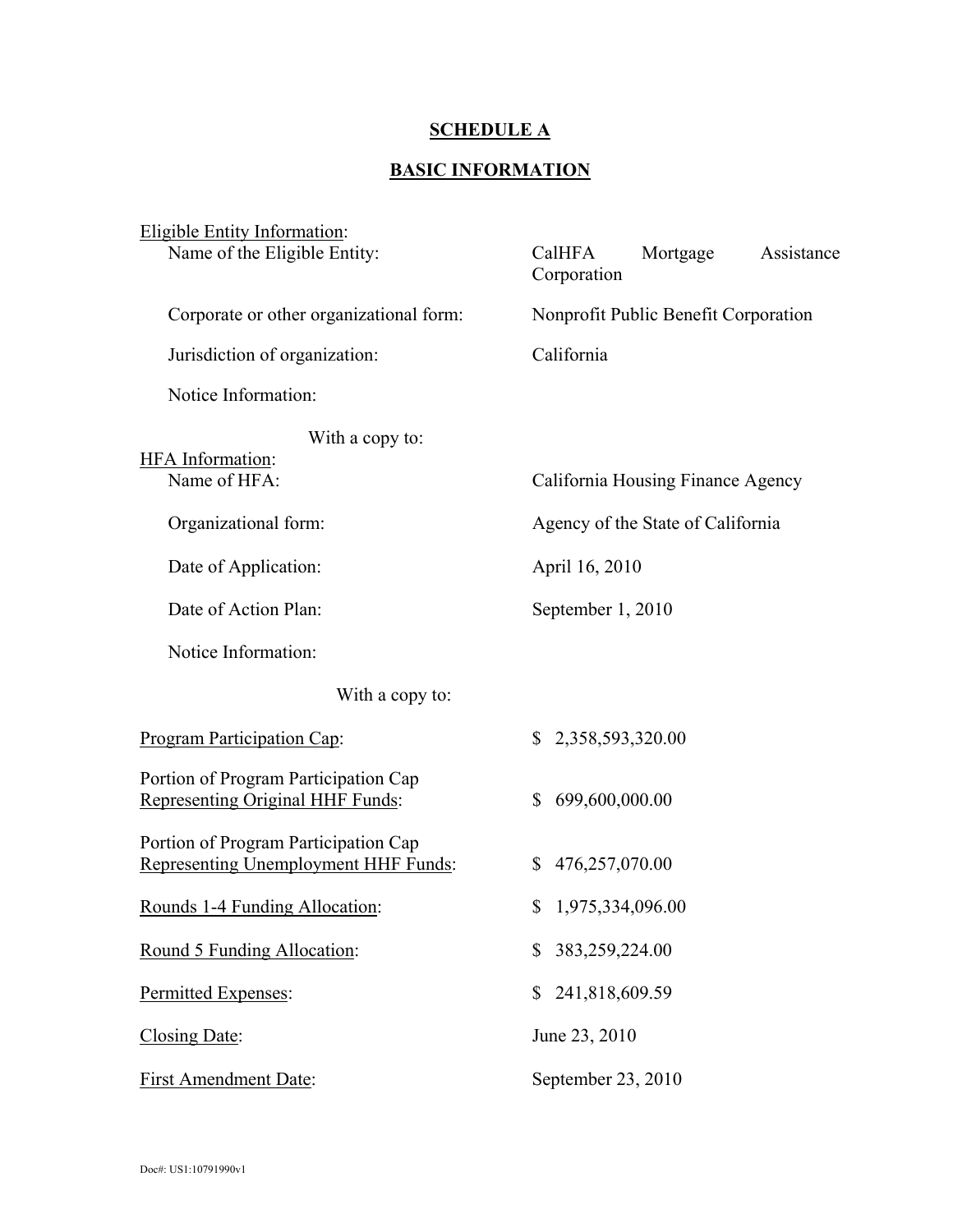| <b>Second Amendment Date:</b>                          | September 29, 2010                               |
|--------------------------------------------------------|--------------------------------------------------|
| Third Amendment Date:                                  | December 16, 2010                                |
| Fourth Amendment Date:                                 | March 31, 2011                                   |
| Fifth Amendment Date:                                  | August 3, 2011                                   |
| <b>Sixth Amendment Date:</b>                           | October 28, 2011                                 |
| <b>Seventh Amendment Date:</b>                         | May 3, 2012                                      |
| <b>Eighth Amendment Date:</b>                          | July 17, 2012                                    |
| Ninth Amendment Date:                                  | December 14, 2012                                |
| Tenth Amendment Date:                                  | June 6, 2013                                     |
| Eleventh Amendment Date:                               | September 20, 2013                               |
| Twelfth Amendment Date:                                | February 27, 2014                                |
| Thirteenth Amendment Date:                             | April 11, 2014                                   |
| Fourteenth Amendment Date:                             | September 3, 2014                                |
| Fifteenth Amendment Date:                              | November 13, 2014                                |
| <b>Sixteenth Amendment Date:</b>                       | March 6, 2015                                    |
| Seventeenth Amendment Date:                            | September 29, 2015                               |
| Eighteenth Amendment Date:                             | December 18, 2015                                |
| Nineteenth Amendment Date:                             | April 1, 2016                                    |
| <b>Twentieth Amendment Date:</b>                       | June 1, 2016                                     |
| <b>Twenty-First Amendment Date:</b>                    | August 31, 2016                                  |
| <b>Eligible Entity Depository Account Information:</b> | See account information<br>Depository Account Co |

on set forth in the Depository Account Control Agreement between Treasury and Eligible Entity regarding the HHF Program.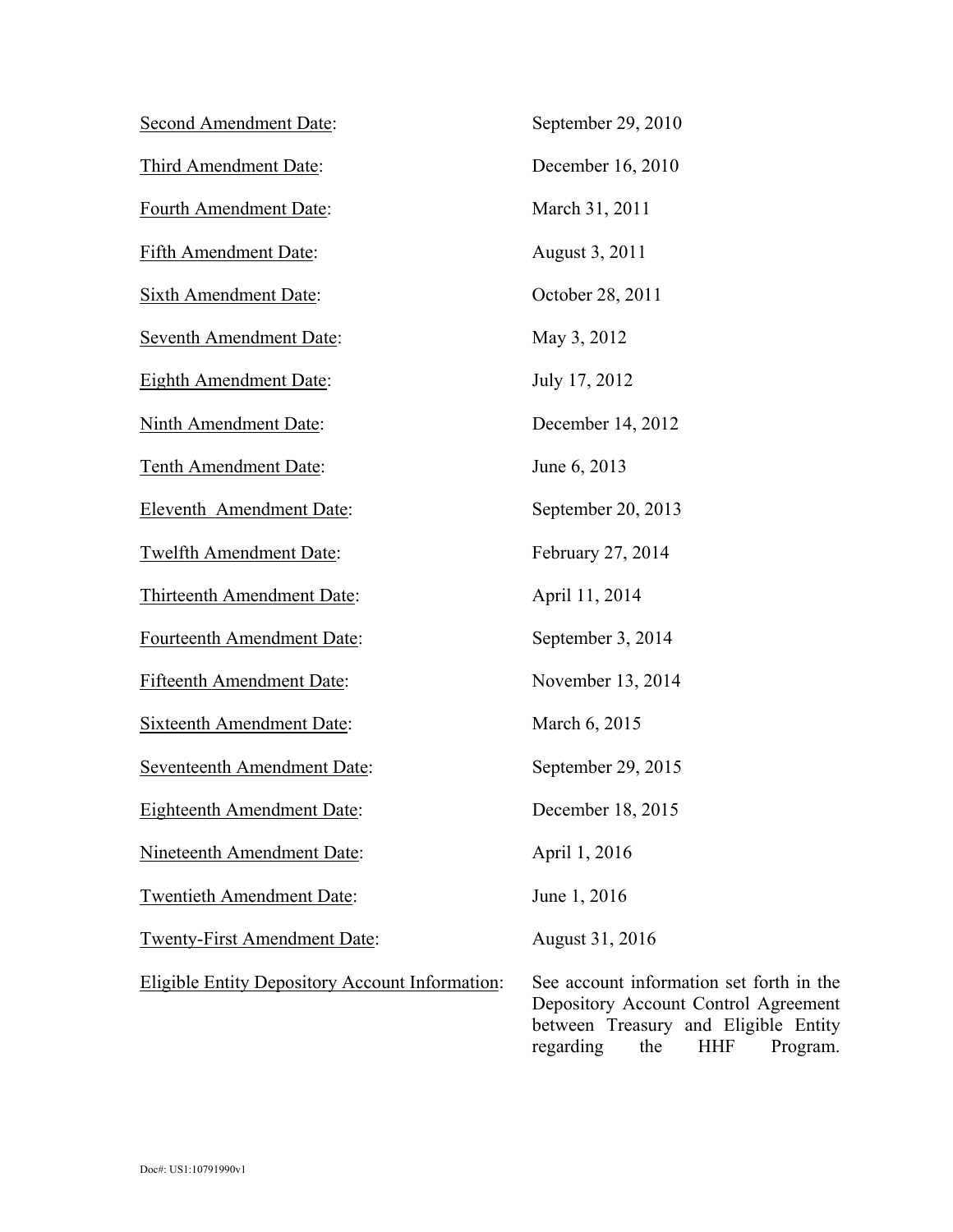#### **SERVICE SCHEDULES**

The Service Schedules attached as Schedule B to the Current HPA are hereby deleted in their entirety and replaced with the attached Service Schedules (numbered sequentially as Service Schedule B-1, Service Schedule B-2, et. seq.), which collectively comprise Schedule B to the HPA.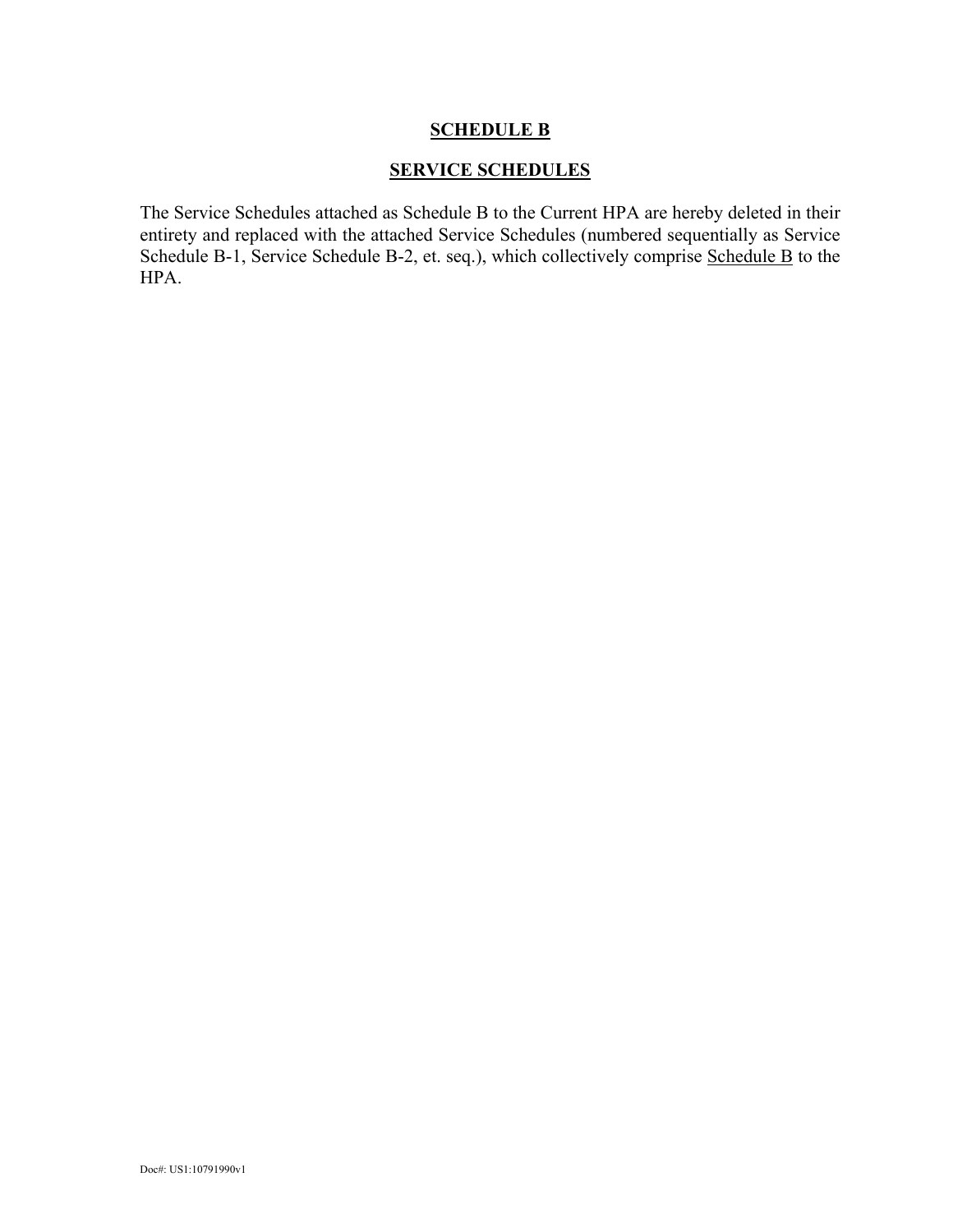# **California Housing Finance Agency Mortgage Assistance Corporation ("CalHFA MAC")**

# **UNEMPLOYMENT MORTGAGE ASSISTANCE PROGRAM**

|    | 1. Program Overview                 | The Unemployment Mortgage Assistance Program ("UMA") is one of<br>CalHFA MAC's federally-funded programs developed to provide temporary<br>financial assistance to eligible California homeowners who wish to remain<br>in their homes, but have suffered a loss of income due to unemployment<br>or underemployment.<br>CalHFA MAC is partnering with financial institutions to directly provide<br>program funds to subsidize an eligible homeowner's mortgage payments.<br>UMA provides mortgage payment assistance equal to the lesser of \$3,000<br>per month or 100% of the PITI (principal, interest, tax, insurance, as<br>applicable) and any escrowed homeowner's association dues or<br>assessments, for up to eighteen (18) months, with the purpose of<br>preventing avoidable foreclosures until such time that the homeowner<br>retains employment sufficient to meet the demands of satisfying their<br>regular mortgage payment. |
|----|-------------------------------------|---------------------------------------------------------------------------------------------------------------------------------------------------------------------------------------------------------------------------------------------------------------------------------------------------------------------------------------------------------------------------------------------------------------------------------------------------------------------------------------------------------------------------------------------------------------------------------------------------------------------------------------------------------------------------------------------------------------------------------------------------------------------------------------------------------------------------------------------------------------------------------------------------------------------------------------------------|
| 2. | <b>Program Goals</b>                | UMA's goal is to help homeowners remain in their homes and prevent<br>avoidable foreclosures despite loss of income due to unemployment or<br>underemployment.<br>The UMA will minimize past due payments, and provide a homeowner<br>with additional time to find alternate employment and replace income<br>needed to make their mortgage payment.<br>UMA was designed to assist homeowners who are currently receiving<br>California Employment Development Department unemployment benefits,<br>and includes homeowners whose unemployment benefits lapsed or<br>expired within 30 days of the request for UMA assistance.<br>UMA was designed to complement other loss mitigation programs,<br>including increasing a homeowner's eligibility for an extended written<br>forbearance plan and/or loan modification.                                                                                                                          |
| 3. | Target Population /<br><b>Areas</b> | UMA is designed to target low-to-moderate income homeowners and<br>address the needs of a homeowner's specific situation in lieu of targeting<br>certain regions or counties.                                                                                                                                                                                                                                                                                                                                                                                                                                                                                                                                                                                                                                                                                                                                                                     |
| 4. | <b>Program Allocation</b>           | \$1,001,965,000.00                                                                                                                                                                                                                                                                                                                                                                                                                                                                                                                                                                                                                                                                                                                                                                                                                                                                                                                                |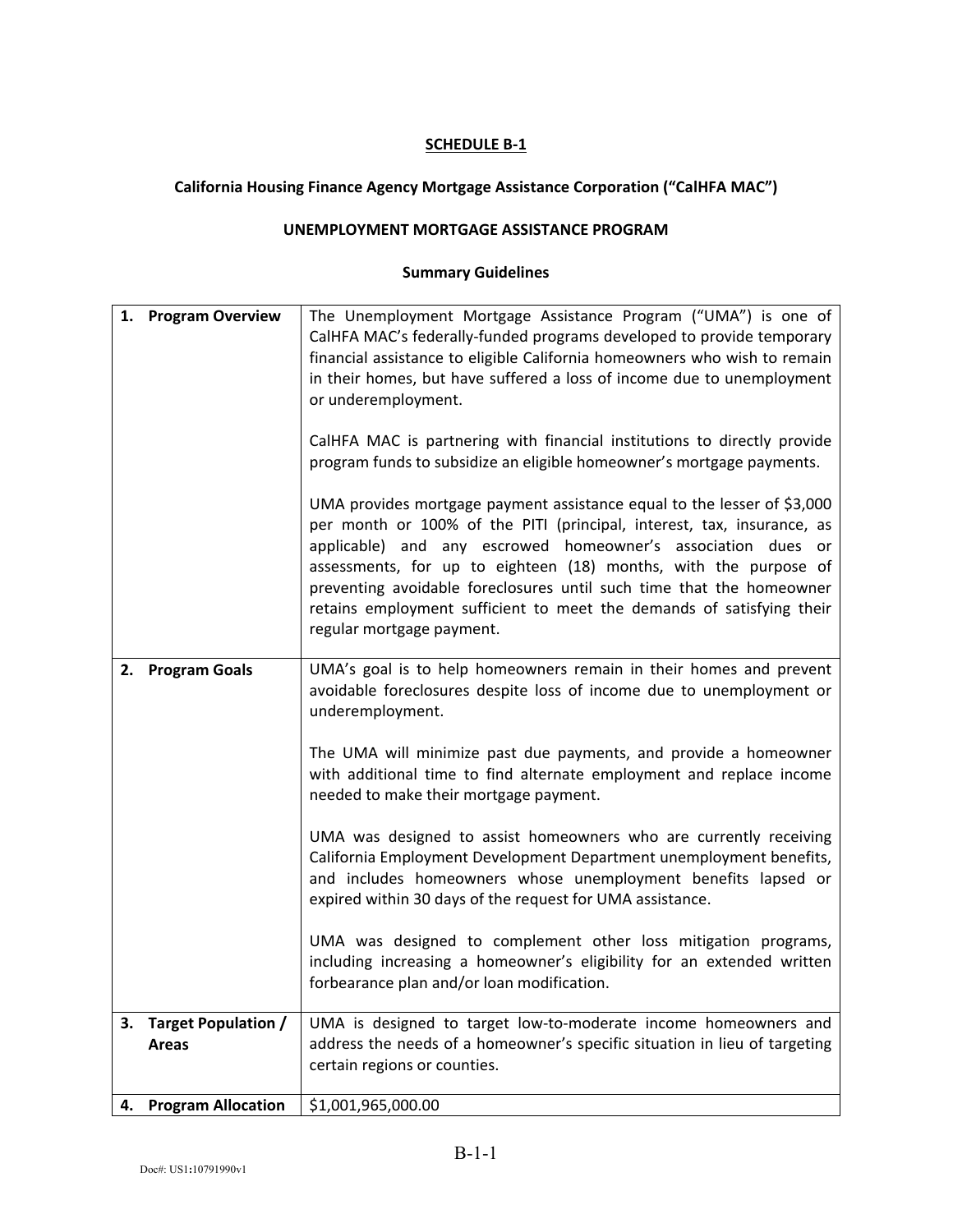| (Excluding<br>Administrative                         |                                                                                                                                                                                                                                                                                                                                                                                                                                                                                                                                                                                                                                                                                                                                                                                                                                                                                                                                                                                                                                                                                                                                                                                                                                                                                                                                                                                                                                                                                                                                                                                                                                                                                                                                                                          |
|------------------------------------------------------|--------------------------------------------------------------------------------------------------------------------------------------------------------------------------------------------------------------------------------------------------------------------------------------------------------------------------------------------------------------------------------------------------------------------------------------------------------------------------------------------------------------------------------------------------------------------------------------------------------------------------------------------------------------------------------------------------------------------------------------------------------------------------------------------------------------------------------------------------------------------------------------------------------------------------------------------------------------------------------------------------------------------------------------------------------------------------------------------------------------------------------------------------------------------------------------------------------------------------------------------------------------------------------------------------------------------------------------------------------------------------------------------------------------------------------------------------------------------------------------------------------------------------------------------------------------------------------------------------------------------------------------------------------------------------------------------------------------------------------------------------------------------------|
| Expenses)                                            |                                                                                                                                                                                                                                                                                                                                                                                                                                                                                                                                                                                                                                                                                                                                                                                                                                                                                                                                                                                                                                                                                                                                                                                                                                                                                                                                                                                                                                                                                                                                                                                                                                                                                                                                                                          |
| <b>Borrower Eligibility</b><br>5.<br><b>Criteria</b> | Homeowner qualifies as low-to-moderate income based on per-<br>$\bullet$<br>household income thresholds set forth in the county in which the<br>homeowner resides. Income thresholds are as posted on the Keep<br>Your Home California website.<br>Homeowner must complete and sign a Hardship Affidavit / 3rd Party<br>Authorization to document the reason for the hardship.<br>Homeowners who have recently encountered a financial hardship due<br>to underemployment or unemployment, including those whose<br>unemployment hardship is related to their military service.<br>Homeowner's total monthly first-lien mortgage payment PITI<br>$\bullet$<br>(principal, interest, taxes, and insurance, as applicable) and escrowed<br>homeowner's association dues or assessments must exceed 31<br>percent of the homeowner's gross monthly household income,<br>excluding temporary income (e.g., unemployment or short-term<br>disability benefits).<br>Homeowner must agree to provide all necessary documentation to<br>٠<br>satisfy program guidelines within the timeframes established by<br>CalHFA MAC.<br>Homeowner must be currently receiving California Employment<br>٠<br>Development Department unemployment benefits, and includes<br>homeowners whose unemployment benefits lapsed or expired within<br>30 days of the request for UMA assistance.<br>General program eligibility is determined by CalHFA MAC based on<br>٠<br>information received from the homeowner. Program-specific<br>eligibility is determined by CalHFA MAC on a first-come, first-approved<br>basis until program funds and funding reserves have been exhausted.<br>Loan servicer will implement the HHF program based on participation<br>agreement terms and conditions. |
| 6. Property / Loan<br><b>Eligibility Criteria</b>    | Current, unpaid principal balance ("UPB") (includes the interest-<br>bearing unpaid principal balance and any existing non-interest bearing<br>forbearance balance) of the first-lien mortgage loan is not greater than<br>\$729,750.<br>The property securing the mortgage loan must not be abandoned,<br>vacant or condemned.<br>The applicant must own and occupy the single family, 1-4 unit home<br>(an attached or detached house or a condominium unit) located in<br>California and it must be their primary residence. Mobile homes are<br>eligible if they are permanently affixed to the real property that is<br>secured by the first lien.                                                                                                                                                                                                                                                                                                                                                                                                                                                                                                                                                                                                                                                                                                                                                                                                                                                                                                                                                                                                                                                                                                                  |
| <b>Program Exclusions</b><br>7.                      | A Notice of Default ("NOD") has been recorded on the subject<br>$\bullet$<br>property's first mortgage loan more than 60 days prior to the date of<br>request for UMA assistance.                                                                                                                                                                                                                                                                                                                                                                                                                                                                                                                                                                                                                                                                                                                                                                                                                                                                                                                                                                                                                                                                                                                                                                                                                                                                                                                                                                                                                                                                                                                                                                                        |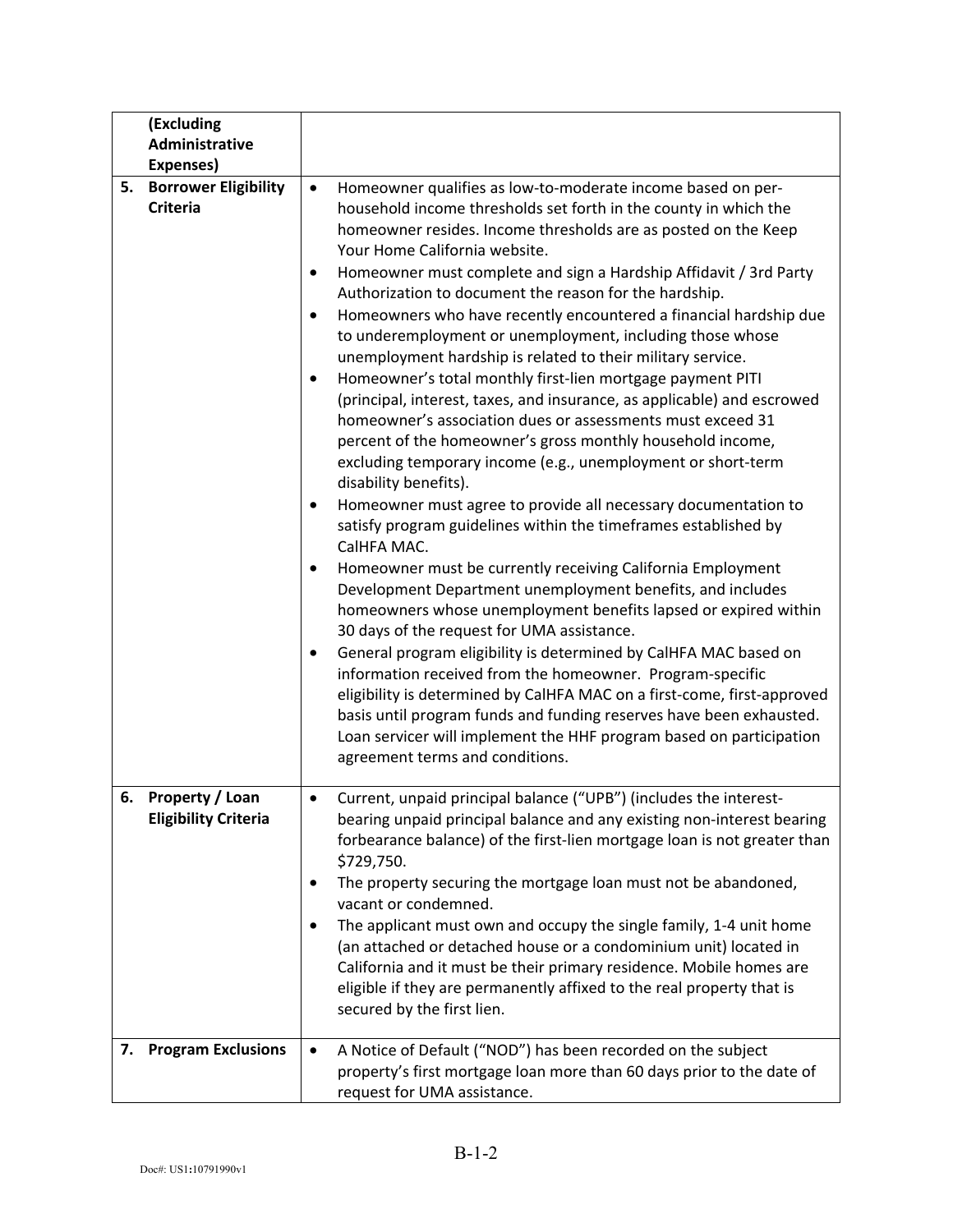|    |                                                               | Homeowner has a subordinate lien that is in foreclosure as evidenced<br>$\bullet$<br>by a recorded NOD or Notice of Trustee's Sale ("NOS").<br>Homeowner is in "active" bankruptcy. Homeowners who have<br>$\bullet$<br>previously filed bankruptcy are eligible for consideration only with<br>proof of court order "Dismissal" or "Discharge".<br>Homeowner's "hardship" is a result of voluntary resignation of<br>employment.<br>Homeowner in an active HAMP trial modification is not eligible for<br>UMA consideration unless the trial is cancelled.<br>Homeowner becomes fully employed at any time during the UMA                                                                                                                                                                                                                                                                                  |
|----|---------------------------------------------------------------|-------------------------------------------------------------------------------------------------------------------------------------------------------------------------------------------------------------------------------------------------------------------------------------------------------------------------------------------------------------------------------------------------------------------------------------------------------------------------------------------------------------------------------------------------------------------------------------------------------------------------------------------------------------------------------------------------------------------------------------------------------------------------------------------------------------------------------------------------------------------------------------------------------------|
|    |                                                               | benefit period.<br>Homeowner is actively being reviewed for a short sale, a deed in lieu<br>and/or TAP benefits.                                                                                                                                                                                                                                                                                                                                                                                                                                                                                                                                                                                                                                                                                                                                                                                            |
|    |                                                               | Property is subject to a first priority lien securing a Home Equity Line of<br>Credit ("HELOC").                                                                                                                                                                                                                                                                                                                                                                                                                                                                                                                                                                                                                                                                                                                                                                                                            |
|    | 8. Structure of<br><b>Assistance</b>                          | CalHFA MAC will structure the assistance as a non-recourse, non-interest<br>bearing subordinate loan in favor of the Eligible Entity (CalHFA MAC)<br>secured by a junior lien recorded against the property in the amount of the<br>total reduced PITI (principal, interest, tax, insurance, as applicable) and any<br>escrowed homeowner's association dues or assessments, and equal to the<br>total amount of HHF unemployment assistance. At the conclusion of (5)<br>five years, the subordinate loan will be released. There is no pro-rated<br>forgiveness for this loan. Loan funds will only be repaid to Eligible Entity<br>(CalHFA MAC) in the event of a sale or a refinance that includes cash out<br>and there are equity proceeds available prior to forgiveness. Recovered<br>funds will be recycled in order to provide additional program assistance in<br>accordance with the Agreement. |
| 9. | <b>Per Household</b><br><b>Assistance</b>                     | Up to \$54,000 per household in total (average funding of \$17,200),<br>equaling the lesser of \$3,000 per month or 100% of PITI (principal,<br>interest, tax, insurance, as applicable) and any escrowed homeowner's<br>association dues or assessments (and in all cases, subject to the HHF<br>program maximum benefit cap of \$100,000 with respect to monies<br>previously received under other HHF programs, if any).                                                                                                                                                                                                                                                                                                                                                                                                                                                                                 |
|    | 10. Duration of<br>Assistance                                 | Homeowner participation in UMA is limited to eighteen (18) months<br>maximum.                                                                                                                                                                                                                                                                                                                                                                                                                                                                                                                                                                                                                                                                                                                                                                                                                               |
|    | 11. Estimated Number<br>of Participating<br><b>Households</b> | Approximately 58,300. This figure is based on loans with unpaid principal<br>balances ranging from \$200,000 to \$400,000 with an average funding of<br>\$17,200.                                                                                                                                                                                                                                                                                                                                                                                                                                                                                                                                                                                                                                                                                                                                           |
|    | 12. Program Inception<br>/Duration                            | The statewide launch of UMA was January 10, 2011 and it will continue<br>until December 31, 2020 or until funding is fully reserved, whichever<br>comes first.                                                                                                                                                                                                                                                                                                                                                                                                                                                                                                                                                                                                                                                                                                                                              |
|    | 13. Program                                                   | Other HFA program benefits may be available to the homeowner provided                                                                                                                                                                                                                                                                                                                                                                                                                                                                                                                                                                                                                                                                                                                                                                                                                                       |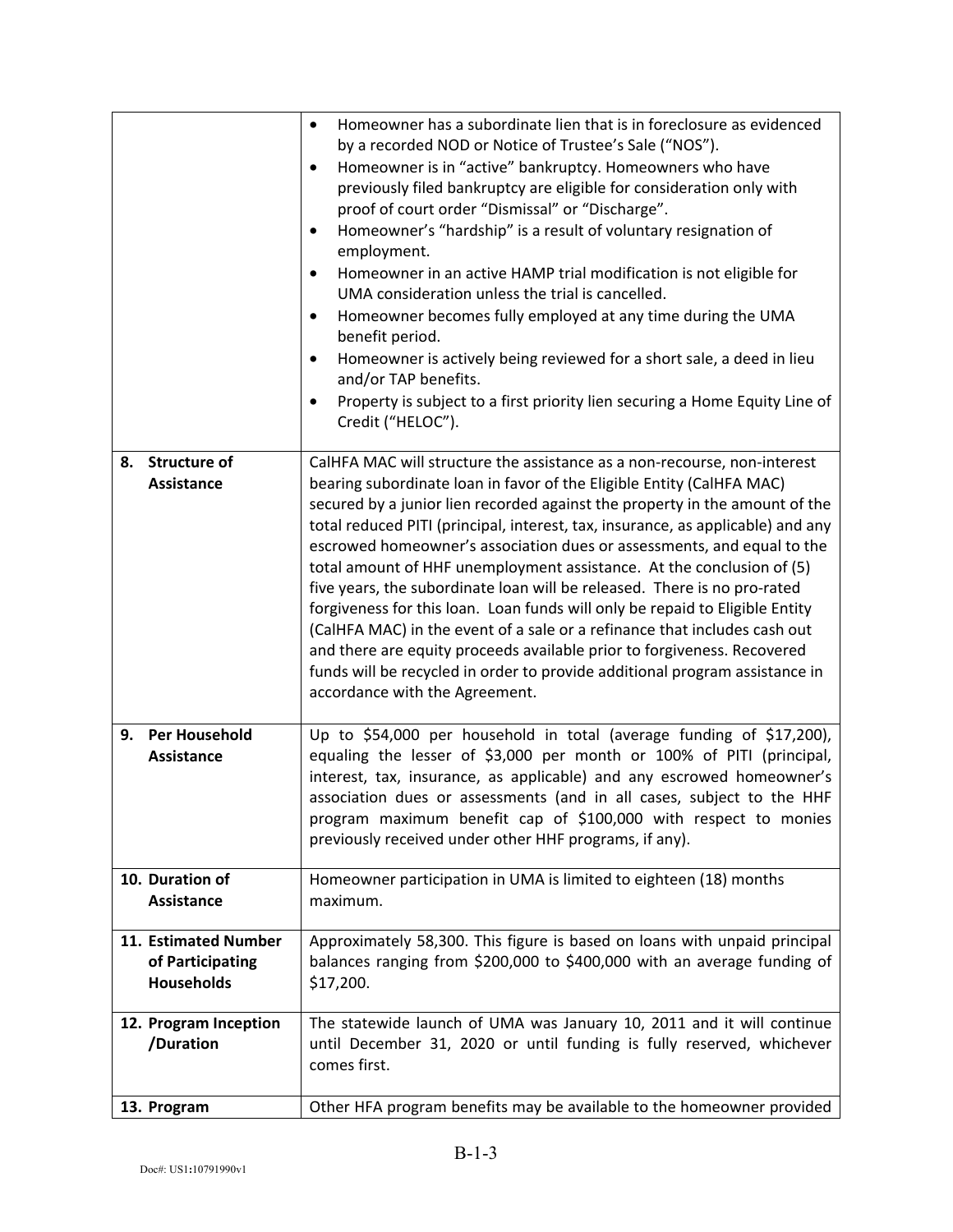| <b>Interactions with</b><br><b>Other</b><br><b>HFA/Programs</b>  | the HHF program maximum benefit cap of \$100,000 has not been<br>exceeded, and program funds are available. The homeowner is required to<br>apply separately for each HFA program.                                                                                                                                                                                                                             |
|------------------------------------------------------------------|----------------------------------------------------------------------------------------------------------------------------------------------------------------------------------------------------------------------------------------------------------------------------------------------------------------------------------------------------------------------------------------------------------------|
| 14. Program<br>Interactions with<br><b>HAMP</b>                  | This benefit may precede or extend HAMP, including HAMP UP, for<br>temporary unemployment assistance which when combined may provide<br>assistance for more than one year. HAMP UP currently offers a minimum<br>of twelve months' forbearance for some homeowners.                                                                                                                                            |
| 15. Program Leverage<br>with Other Financial<br><b>Resources</b> | Upon completion of all UMA benefit assistance payments and based on<br>homeowner need, the servicer agrees to consider an extension of<br>unemployment forbearance plan (such as HAMP UP or other proprietary<br>program) or other foreclosure prevention program, as applicable and per<br>investor guidelines.<br>CalHFA MAC will request that the loan servicer waive fees (e.g., NSF and<br>late charges). |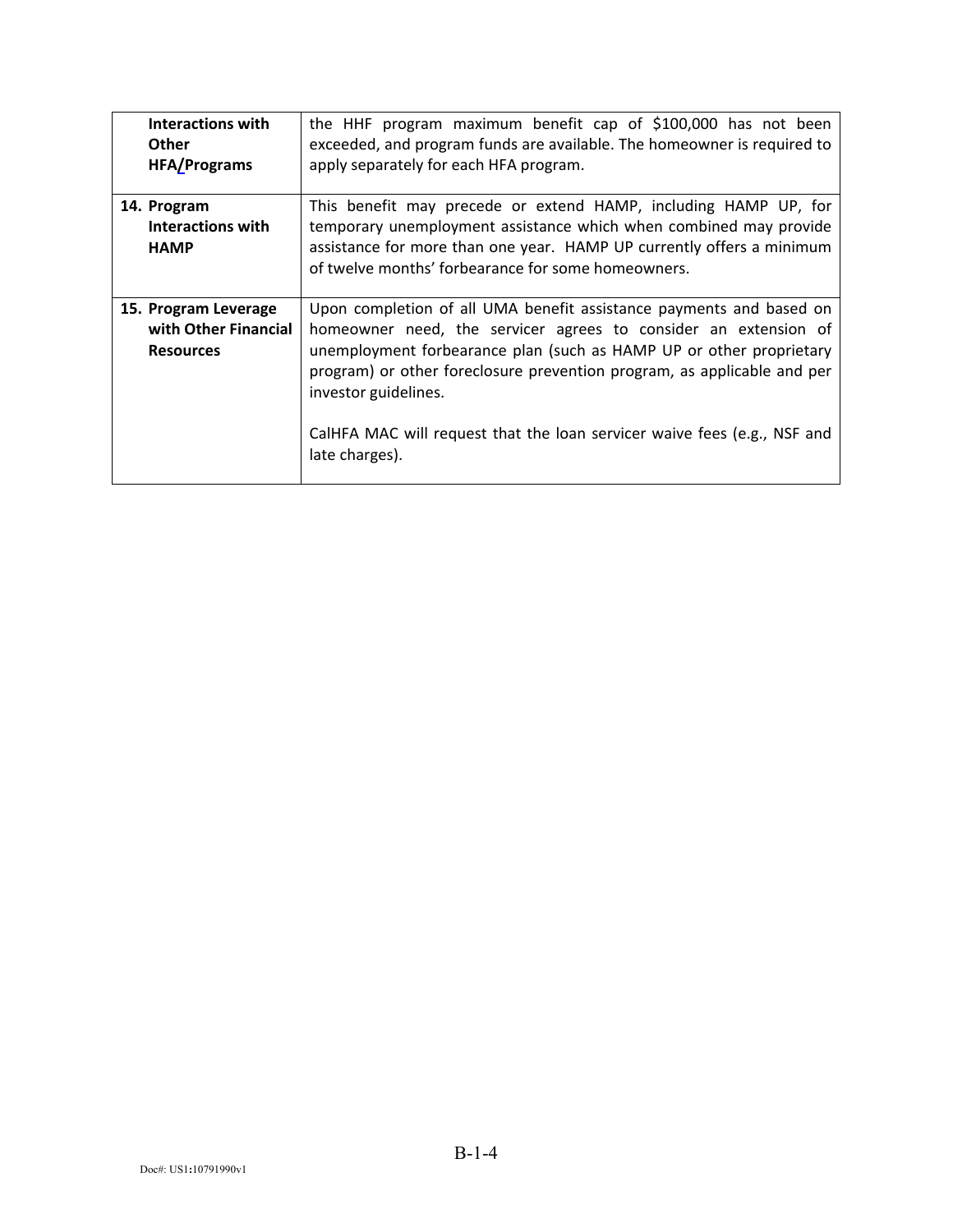# **California Housing Finance Agency Mortgage Assistance Corporation ("CalHFA MAC")**

#### **MORTGAGE REINSTATEMENT ASSISTANCE PROGRAM**

| 1. | <b>Program Overview</b>                                                   | The Mortgage Reinstatement Assistance Program ("MRAP") is one of<br>CalHFA MAC's federally-funded programs developed to provide<br>temporary financial assistance to eligible homeowners who wish to<br>remain in their homes, but are in imminent danger of losing their home to<br>foreclosure.<br>MRAP provides funds to assist income-qualified homeowners to help<br>them cure their delinquent first mortgage loan arrearages, which may<br>also include payments needed to reinstate their loans from foreclosure.                                                                                                                                                                                                                                                                                                               |
|----|---------------------------------------------------------------------------|-----------------------------------------------------------------------------------------------------------------------------------------------------------------------------------------------------------------------------------------------------------------------------------------------------------------------------------------------------------------------------------------------------------------------------------------------------------------------------------------------------------------------------------------------------------------------------------------------------------------------------------------------------------------------------------------------------------------------------------------------------------------------------------------------------------------------------------------|
| 2. | <b>Program Goals</b>                                                      | The MRAP will prevent avoidable foreclosures by helping homeowners<br>reinstate their past due first mortgage loans.<br>MRAP will also mitigate the need for large reinstatement dollars to be<br>capitalized with remaining loan balance, and thus, broaden the<br>population of homeowners who qualify for modification.                                                                                                                                                                                                                                                                                                                                                                                                                                                                                                              |
| 3. | Target Population /<br><b>Areas</b>                                       | MRAP is designed to target low-to-moderate income homeowners and<br>address the needs of a homeowner's specific situation in lieu of targeting<br>certain regions or counties.                                                                                                                                                                                                                                                                                                                                                                                                                                                                                                                                                                                                                                                          |
| 4. | <b>Allocation</b><br>Program<br>(Excluding<br>Administrative<br>Expenses) | \$204,072,500.00                                                                                                                                                                                                                                                                                                                                                                                                                                                                                                                                                                                                                                                                                                                                                                                                                        |
| 5. | <b>Borrower</b><br>Eligibility<br><b>Criteria</b>                         | Homeowner qualifies as low-to-moderate income based on per-<br>$\bullet$<br>household income thresholds set forth in the county in which the<br>homeowner resides. Income thresholds are as posted on the Keep<br>Your Home California website.<br>Homeowner must complete and sign a Hardship Affidavit / 3rd Party<br>$\bullet$<br>Authorization to document the reason for the hardship.<br>Homeowners who have recently encountered a financial hardship<br>$\bullet$<br>due to their military service are eligible.<br>Homeowner has adequate income to sustain reinstated first-lien<br>$\bullet$<br>mortgage loan, per CalHFA MAC approved investor guidelines.<br>Homeowner must agree to provide all necessary documentation to<br>$\bullet$<br>satisfy program guidelines within the timeframes established by<br>CalHFA MAC. |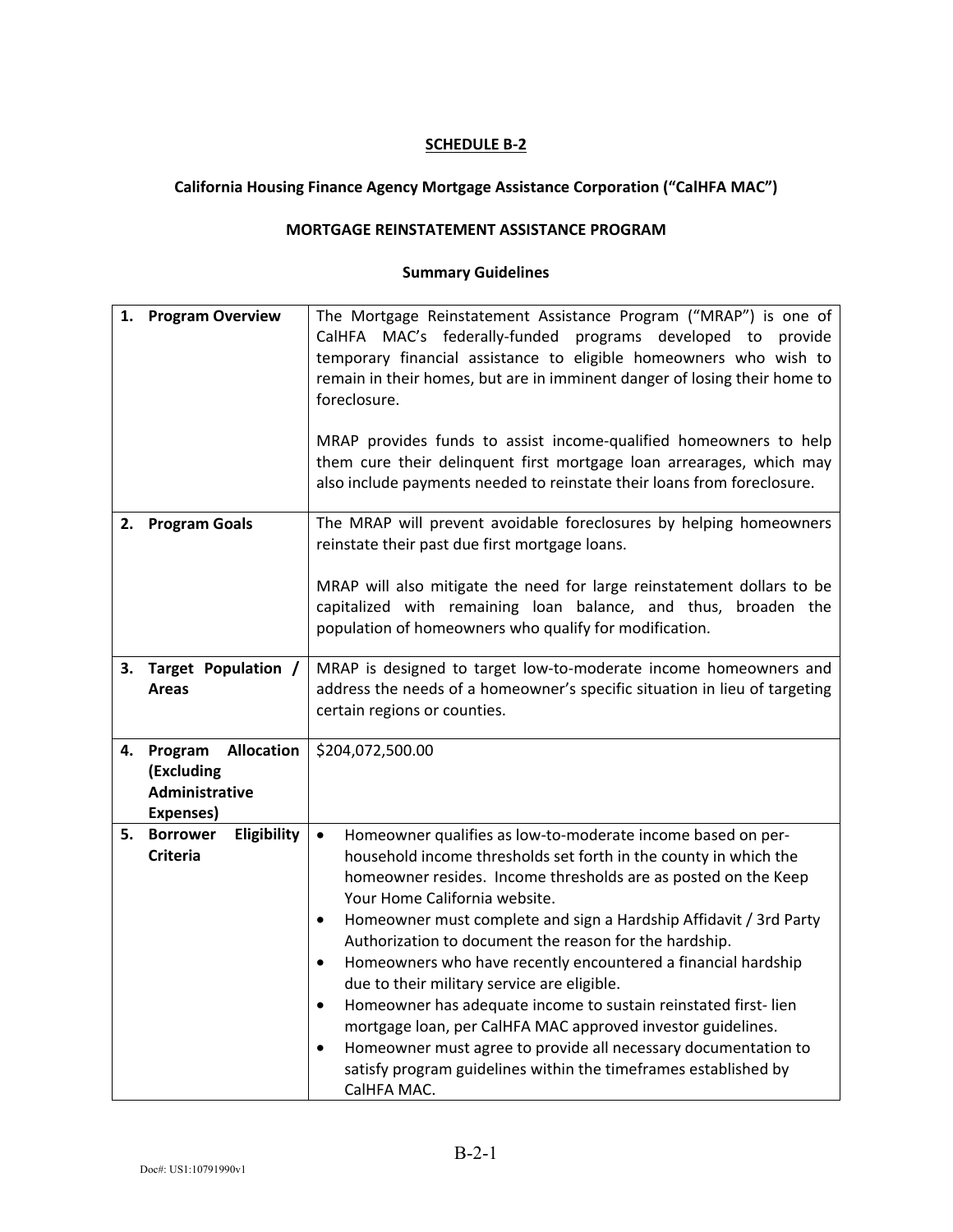|                                                             | $\bullet$<br>$\bullet$<br>$\bullet$<br>$\bullet$<br>$\bullet$<br>٠ | Mortgage Ioan is delinquent as substantiated by homeowner's<br>hardship documentation. The delinguency and the total amount<br>required to cure the delinquency is verified with the servicer.<br>The first lien mortgage delinquency amount must be less than the<br>MRAP benefit available to the homeowner.<br>Loans in foreclosure are eligible.<br>The homeowner's total monthly first-lien mortgage payment PITI<br>(principal, interest, taxes and insurance, as applicable), and any<br>escrowed homeowner's association dues or assessments, payment<br>must be a maximum of 38% of the gross household income excluding<br>temporary income (e.g., unemployment or short-term disability<br>benefits) to meet the definition of an affordable payment.<br>On a case by case basis, CalHFA MAC reserves the right to review and<br>approve investor program guidelines that utilize affordable mortgage<br>definitions greater than 38%.<br>General program eligibility is determined by CalHFA MAC based on<br>information received from the homeowner. Program-specific<br>eligibility is determined by CalHFA MAC on a first-come, first-<br>approved basis until program funds and funding reserves have been<br>exhausted. Loan servicer will implement the HHF program based on<br>participation agreement terms and conditions. |
|-------------------------------------------------------------|--------------------------------------------------------------------|-------------------------------------------------------------------------------------------------------------------------------------------------------------------------------------------------------------------------------------------------------------------------------------------------------------------------------------------------------------------------------------------------------------------------------------------------------------------------------------------------------------------------------------------------------------------------------------------------------------------------------------------------------------------------------------------------------------------------------------------------------------------------------------------------------------------------------------------------------------------------------------------------------------------------------------------------------------------------------------------------------------------------------------------------------------------------------------------------------------------------------------------------------------------------------------------------------------------------------------------------------------------------------------------------------------------------------------------------|
| <b>Property / Loan</b><br>6.<br><b>Eligibility Criteria</b> | $\bullet$<br>$\bullet$<br>$\bullet$                                | Current, unpaid principal balance ("UPB") (includes the interest-<br>bearing unpaid principal balance and any existing non-interest<br>bearing forbearance balance) of the first-lien mortgage loan is not<br>greater than \$729,750.<br>The property securing the mortgage loan must not be abandoned,<br>vacant or condemned.<br>The applicant must own and occupy the single family, 1-4 unit home<br>(an attached or detached house or a condominium unit) located in<br>California and it must be their primary residence. Mobile homes are<br>eligible if they are permanently affixed to the real property that is<br>secured by the first lien.                                                                                                                                                                                                                                                                                                                                                                                                                                                                                                                                                                                                                                                                                         |
| 7. Program Exclusions                                       | $\bullet$<br>$\bullet$<br>٠                                        | Homeowner has a subordinate lien that is in foreclosure as evidenced<br>by a recorded NOD or Notice of Trustee's Sale ("NOS").<br>Homeowner is in "active" bankruptcy. Homeowners who have<br>previously filed bankruptcy are eligible for consideration only with<br>proof of court order "Dismissal" or "Discharge".<br>MRAP benefit assistance request for reinstatement with a first-lien<br>total monthly first lien mortgage payment PITI (principal, interest,<br>taxes and insurance, as applicable) and any escrowed homeowner's<br>association dues or assessments, payment of greater than 38% of the<br>homeowner's gross monthly household income, excluding temporary<br>income (e.g., unemployment or short-term disability benefits) will be<br>considered unaffordable and is excluded from MRAP reinstatement<br>benefit assistance. Such homeowners with unaffordable payments                                                                                                                                                                                                                                                                                                                                                                                                                                               |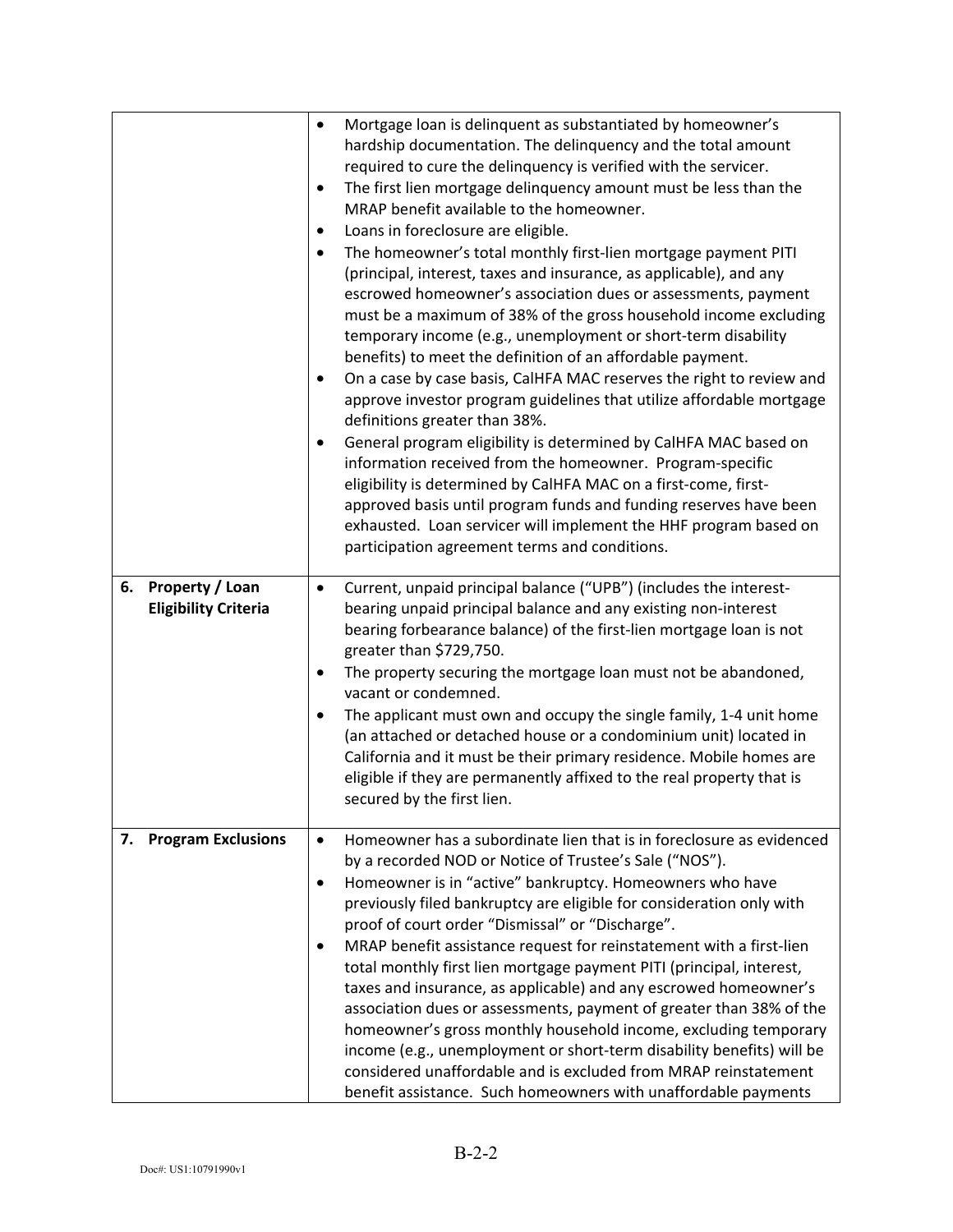|                                                               | may be considered for Principal Reduction Program ("PRP")<br>assistance.<br>The total past due arrearage of the first mortgage loan exceeds the<br>٠<br>maximum available MRAP benefit amount.<br>Loan is less than two (2) payments past due as of the date of request<br>$\bullet$<br>for assistance.<br>Property is subject to a first priority lien securing a Home Equity Line<br>of Credit ("HELOC").                                                                                                                                                                                                                                                                                                       |
|---------------------------------------------------------------|-------------------------------------------------------------------------------------------------------------------------------------------------------------------------------------------------------------------------------------------------------------------------------------------------------------------------------------------------------------------------------------------------------------------------------------------------------------------------------------------------------------------------------------------------------------------------------------------------------------------------------------------------------------------------------------------------------------------|
| <b>Structure of</b><br>8.<br><b>Assistance</b>                | CalHFA MAC will structure the assistance as a non-recourse, non-interest<br>bearing subordinate loan in favor of the Eligible Entity (CalHFA MAC)<br>secured by a junior lien recorded against the property in the amount of<br>the HHF assistance. At the conclusion of (5) five years, the subordinate<br>loan will be released. There is no pro-rated forgiveness for this loan.<br>Loan funds will only be repaid to Eligible Entity (CalHFA MAC) in the event<br>of a sale or a refinance that includes cash out and there are equity<br>proceeds available prior to forgiveness. Recovered funds will be recycled<br>in order to provide additional program assistance in accordance with the<br>Agreement. |
| <b>Per Household</b><br>9.<br><b>Assistance</b>               | Up to \$54,000 per household in total (average funding of \$14,800) for PITI<br>(principal, interest, tax, insurance, as applicable) and any escrowed<br>homeowner's association dues or assessments, arrearages (and in all<br>cases, subject to the HHF program maximum benefit cap of \$100,000<br>with respect to monies previously received under other HHF programs, if<br>any).                                                                                                                                                                                                                                                                                                                            |
| 10. Duration of<br><b>Assistance</b>                          | Available on a one-time only basis, per household.                                                                                                                                                                                                                                                                                                                                                                                                                                                                                                                                                                                                                                                                |
| 11. Estimated Number<br>of Participating<br><b>Households</b> | Approximately 13,800. This figure is based on loans with unpaid principal<br>balances ranging from \$200,000 to \$400,000 with an average funding of<br>\$14,800.                                                                                                                                                                                                                                                                                                                                                                                                                                                                                                                                                 |
| 12. Program Inception /<br><b>Duration</b>                    | The statewide launch of MRAP was February 7, 2011 and it will continue<br>until December 31, 2020 or until funding is fully reserved, whichever<br>comes first.                                                                                                                                                                                                                                                                                                                                                                                                                                                                                                                                                   |
| 13. Program Interactions<br>with Other HFA<br><b>Programs</b> | Other HFA program benefits may be available to the homeowner<br>provided the HHF program maximum benefit cap of \$100,000 has not<br>been exceeded, and program funds are available. The homeowner is<br>required to apply separately for each HFA program.                                                                                                                                                                                                                                                                                                                                                                                                                                                       |
| 14. Program Interactions<br>with HAMP                         | MRAP will serve as a gateway to HAMP which may include principal<br>reduction of homeowner's mortgage.                                                                                                                                                                                                                                                                                                                                                                                                                                                                                                                                                                                                            |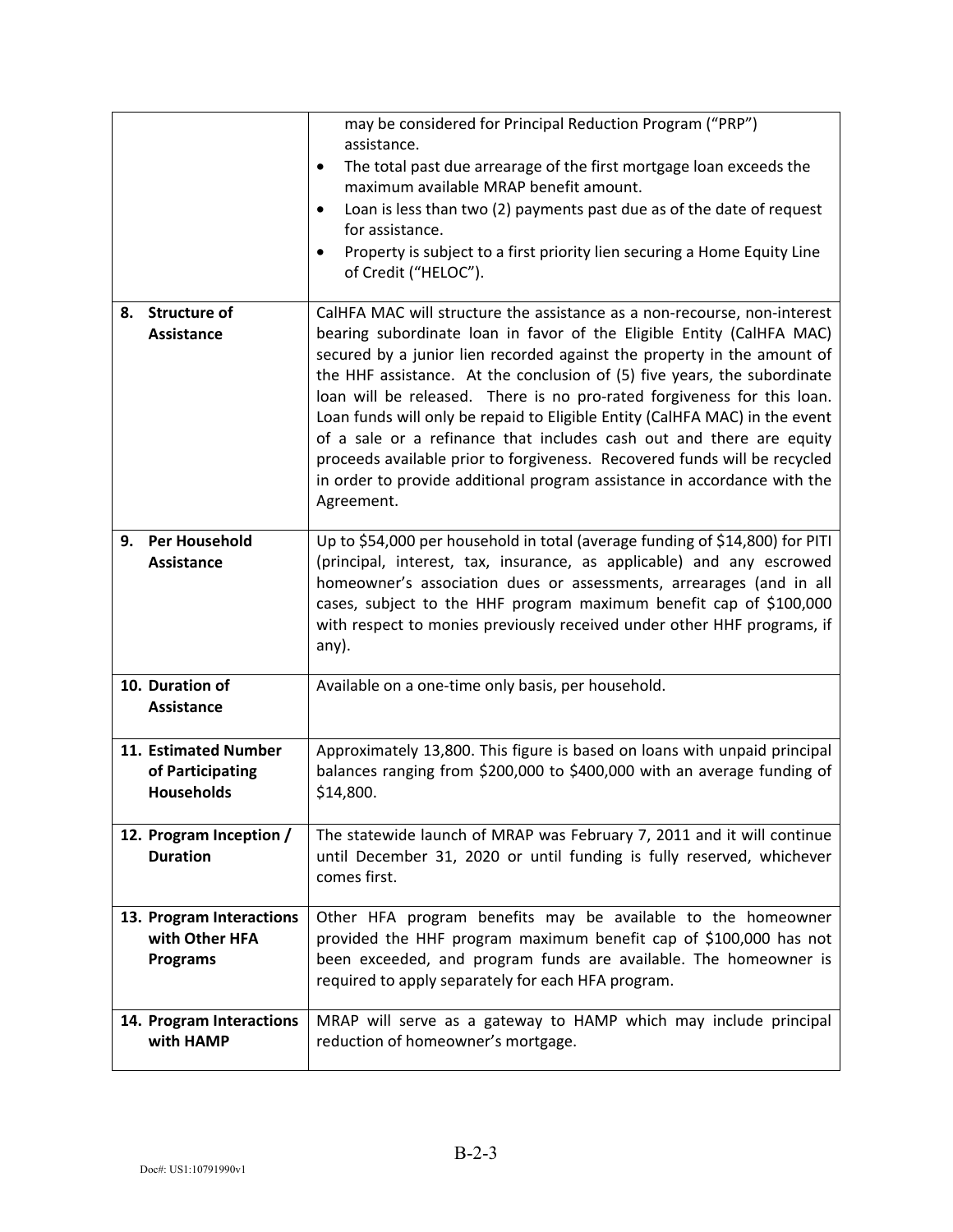| 15. Program Leverage | CalHFA MAC will require that the servicer waive all accrued and unpaid |
|----------------------|------------------------------------------------------------------------|
| with Other Financial | late charges and NSF fees for all payments funded with MRAP benefits.  |
| <b>Resources</b>     |                                                                        |
|                      |                                                                        |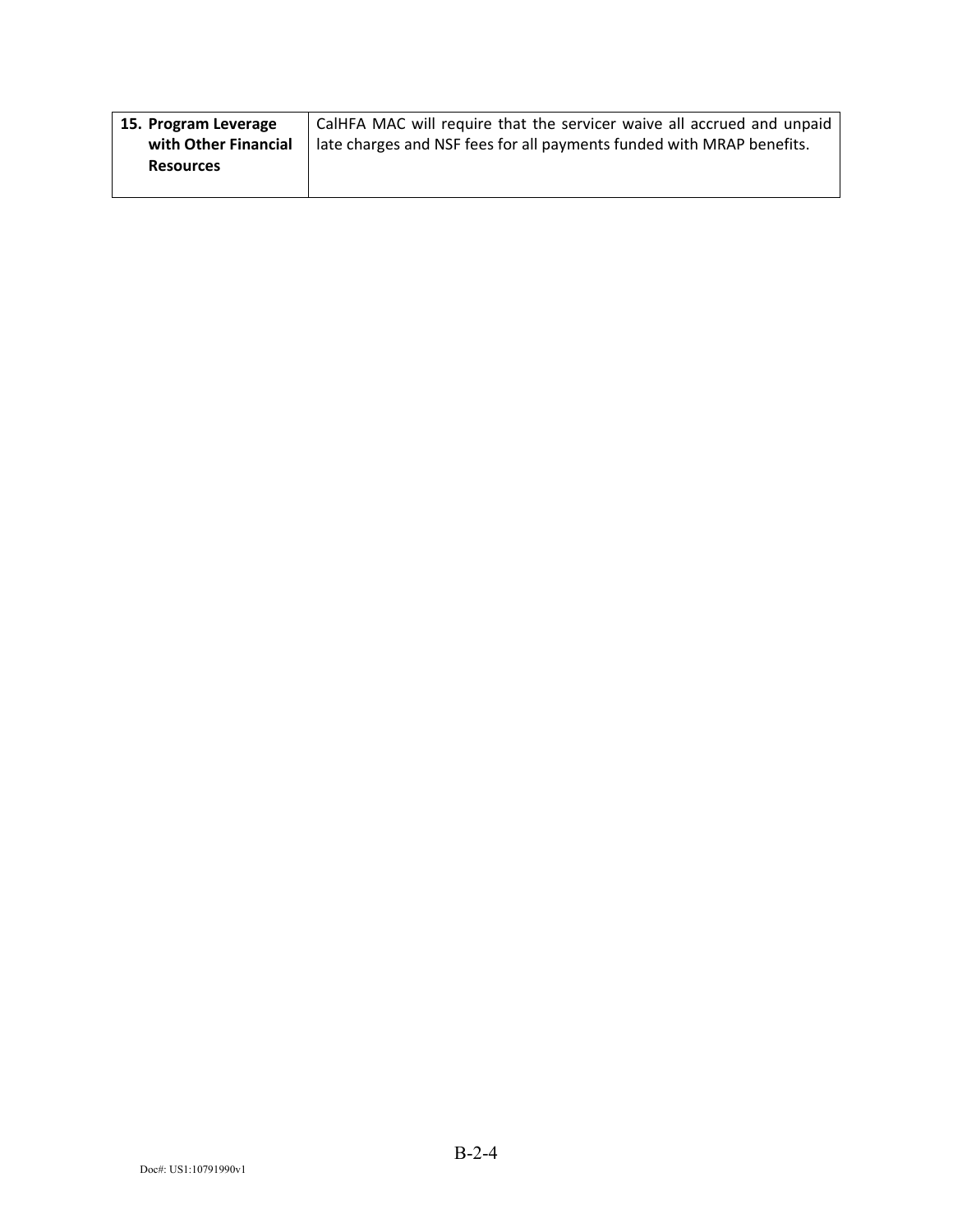# **California Housing Finance Agency Mortgage Assistance Corporation ("CalHFA MAC")**

#### **PRINCIPAL REDUCTION PROGRAM**

| 1. | <b>Program Overview</b>                                                | The Principal Reduction Program ("PRP") is one of CalHFA MAC's<br>federally-funded programs developed with a goal to provide capital to<br>homeowners who have suffered an eligible hardship in order to reduce<br>the outstanding principal balances of qualifying properties with negative<br>equity and/or unaffordable first mortgage payments.<br>PRP will provide monies to reduce the principal balance of the first<br>mortgage in connection with a loan recast, modification or a stand-alone<br>curtailment, each with the purpose of establishing an appropriate level of<br>affordability and/or debt for eligible homeowners with qualifying<br>properties. |
|----|------------------------------------------------------------------------|---------------------------------------------------------------------------------------------------------------------------------------------------------------------------------------------------------------------------------------------------------------------------------------------------------------------------------------------------------------------------------------------------------------------------------------------------------------------------------------------------------------------------------------------------------------------------------------------------------------------------------------------------------------------------|
| 2. | <b>Program Goals</b>                                                   | The PRP will reduce the principal balance of first mortgages in<br>cooperation with participating servicers in connection with a loan recast,<br>modification, or a stand-alone curtailment, to help qualifying<br>homeowners stay in their homes.<br>PRP will help homeowners stay in their homes by ensuring they have an<br>affordable first mortgage payment and an appropriate level of mortgage<br>debt after they receive PRP assistance in accordance with program<br>guidelines.                                                                                                                                                                                 |
| 3. | Target Population /<br><b>Areas</b>                                    | PRP is designed to target low-to-moderate income homeowners and<br>address the needs of a homeowner's specific situation in lieu of targeting<br>certain regions or counties.                                                                                                                                                                                                                                                                                                                                                                                                                                                                                             |
| 4. | <b>Program Allocation</b><br>(Excluding<br>Administrative<br>Expenses) | \$895,968,000.00                                                                                                                                                                                                                                                                                                                                                                                                                                                                                                                                                                                                                                                          |
| 5. | <b>Borrower</b><br>Eligibility<br><b>Criteria</b>                      | Homeowner qualifies as low-to-moderate income based on per-<br>$\bullet$<br>household income thresholds set forth in the county in which the<br>homeowner resides. Income thresholds are as posted on the Keep<br>Your Home California website.<br>Homeowner completes and signs a Hardship Affidavit / 3rd Party<br>$\bullet$<br>Authorization to document the reason for hardship.<br>Homeowners who have recently encountered a financial hardship<br>due to their military service are eligible.                                                                                                                                                                      |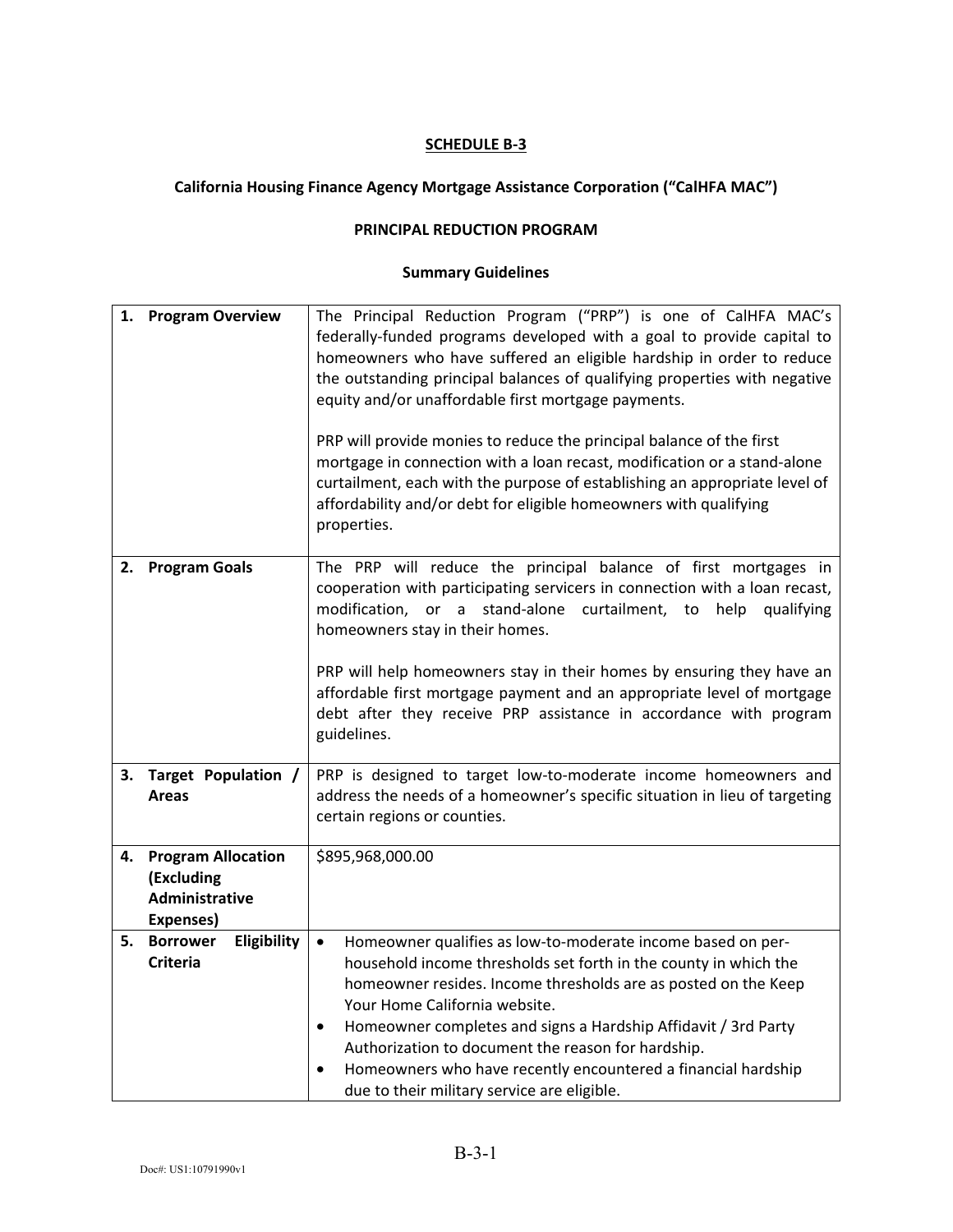|                                                      | Homeowner has adequate income to sustain post-assistance<br>$\bullet$<br>mortgage payments.<br>Homeowner's pre-assistance, total monthly first-lien mortgage<br>$\bullet$<br>payment PITI (principal, interest, taxes and insurance, as applicable)<br>including any escrowed homeowner's association dues or<br>assessments, is greater than 38% of the gross household income<br>excluding temporary income (e.g., unemployment or short-term<br>disability benefits) and/or a homeowner's pre-assistance LTV ratio is<br>greater than 100%.<br>Homeowner's post-assistance, total monthly first-lien mortgage<br>$\bullet$<br>payment PITI (principal, interest, taxes and insurance, as applicable)<br>including any escrowed homeowner's association dues or<br>assessments, must meet CalHFA MAC's definition of an "Affordable<br>Payment," which means that the homeowner's monthly first-lien<br>mortgage payment is no greater than 38% of the gross household<br>income excluding temporary income (e.g., unemployment or short-<br>term disability benefits). On a case-by-case basis, CalHFA MAC<br>reserves the right to review and approve investor program guidelines<br>that utilize post-assistance affordable monthly first-lien mortgage<br>definitions greater than 38%.<br>Delinquent homeowners with a pre-assistance LTV of greater than<br>٠<br>100% but less than 120% that have a pre-assistance Affordable<br>Payment must be able to demonstrate that an eligible hardship<br>caused their payment to be temporarily unaffordable (e.g., reduction<br>of income or increase in unavoidable expenses as per program<br>guidelines). |
|------------------------------------------------------|-----------------------------------------------------------------------------------------------------------------------------------------------------------------------------------------------------------------------------------------------------------------------------------------------------------------------------------------------------------------------------------------------------------------------------------------------------------------------------------------------------------------------------------------------------------------------------------------------------------------------------------------------------------------------------------------------------------------------------------------------------------------------------------------------------------------------------------------------------------------------------------------------------------------------------------------------------------------------------------------------------------------------------------------------------------------------------------------------------------------------------------------------------------------------------------------------------------------------------------------------------------------------------------------------------------------------------------------------------------------------------------------------------------------------------------------------------------------------------------------------------------------------------------------------------------------------------------------------------------------------------------------------------------------|
|                                                      | MAC.<br>First Lien mortgage loan must be delinquent or meet the CalHFA MAC<br>$\bullet$<br>definition of imminent default as substantiated by homeowner's<br>hardship documentation. General program eligibility is determined<br>by CalHFA MAC based on information received from the homeowner.<br>Program-specific eligibility is determined by CalHFA MAC on a first-<br>come/first-approved basis until program funds and funding reserves<br>have been exhausted. Loan servicer will implement the HHF program<br>based on participation agreement terms and conditions.                                                                                                                                                                                                                                                                                                                                                                                                                                                                                                                                                                                                                                                                                                                                                                                                                                                                                                                                                                                                                                                                                  |
| Property / Loan<br>6.<br><b>Eligibility Criteria</b> | Current, unpaid principal balance ("UPB") (includes the interest-<br>$\bullet$<br>bearing unpaid principal balance and any existing non-interest<br>bearing forbearance balance) of the first-lien mortgage loan is not<br>greater than \$729,750.<br>The property securing the first-lien mortgage loan must not be<br>٠<br>abandoned, vacant or condemned.<br>The applicant must own and occupy the single family, 1-4 unit home<br>(an attached or detached house or a condominium unit) located in                                                                                                                                                                                                                                                                                                                                                                                                                                                                                                                                                                                                                                                                                                                                                                                                                                                                                                                                                                                                                                                                                                                                                          |
|                                                      | California and it must be their primary residence. Mobile homes are                                                                                                                                                                                                                                                                                                                                                                                                                                                                                                                                                                                                                                                                                                                                                                                                                                                                                                                                                                                                                                                                                                                                                                                                                                                                                                                                                                                                                                                                                                                                                                                             |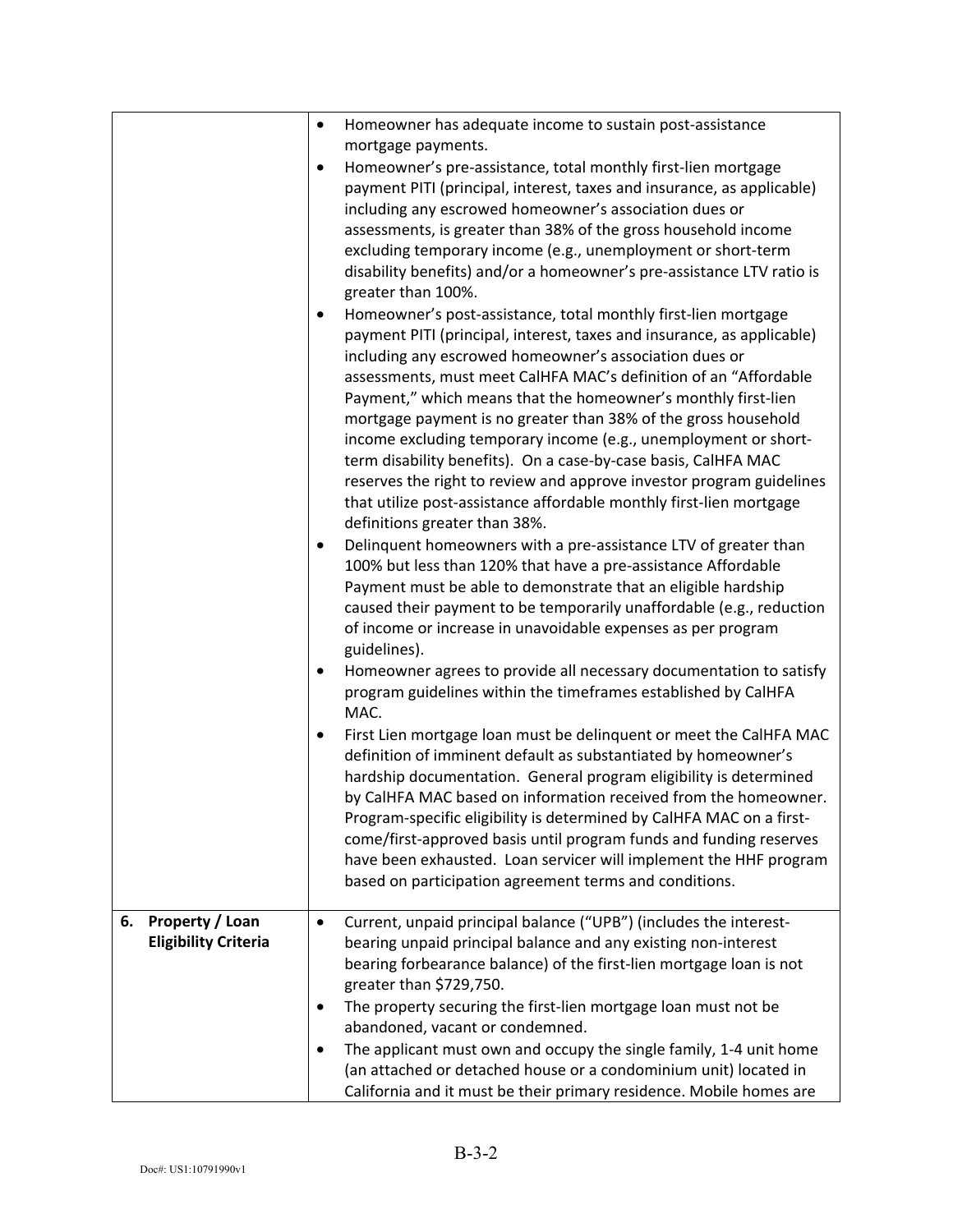|                                 | eligible if they are permanently affixed to the real property that is<br>secured by the first lien.<br>A pre-assistance loan-to-value ("LTV") ratio of 120% or greater is<br>$\bullet$<br>considered a hardship indicative of imminent default.<br>If a qualifying, first-lien mortgage loan is delinquent, the servicer<br>٠<br>must utilize the PRP monies to bring the first-lien mortgage loan<br>current before applying PRP monies to the homeowner's principal<br>balance.<br>The servicer will reduce the qualifying principal balance in<br>٠<br>conjunction with a loan recast or loan modification in the amount<br>needed (up to the maximum per household assistance) to help the<br>homeowner establish an appropriate level of affordability and<br>mortgage debt per CalHFA MAC guidelines. Such loan recasts or<br>modifications must meet the CalHFA MAC modification and program<br>guidelines.<br>Servicer may apply PRP monies as a stand-alone curtailment to<br>٠<br>reduce the homeowner's UPB in order to help the homeowner<br>establish an appropriate level of mortgage debt as determined by<br>CalHFA MAC only when all five of the following conditions exist:<br>Loan restricts a loan recast or modification,<br>O<br>Pre-assistance LTV ratio is 120% or greater,<br>$\circ$<br>Such homeowner must not have assets (excluding retirement<br>O |
|---------------------------------|----------------------------------------------------------------------------------------------------------------------------------------------------------------------------------------------------------------------------------------------------------------------------------------------------------------------------------------------------------------------------------------------------------------------------------------------------------------------------------------------------------------------------------------------------------------------------------------------------------------------------------------------------------------------------------------------------------------------------------------------------------------------------------------------------------------------------------------------------------------------------------------------------------------------------------------------------------------------------------------------------------------------------------------------------------------------------------------------------------------------------------------------------------------------------------------------------------------------------------------------------------------------------------------------------------------------------------------------------------------------------------|
|                                 | assets) equal to or greater than the amount of PRP<br>assistance,<br>Pre-assistance mortgage payment meets CalHFA MAC's<br>$\circ$<br>definition of an Affordable Payment, and                                                                                                                                                                                                                                                                                                                                                                                                                                                                                                                                                                                                                                                                                                                                                                                                                                                                                                                                                                                                                                                                                                                                                                                                   |
|                                 | Post-assistance LTV ratio is greater than 100%.<br>O<br>Loans in foreclosure may be eligible.                                                                                                                                                                                                                                                                                                                                                                                                                                                                                                                                                                                                                                                                                                                                                                                                                                                                                                                                                                                                                                                                                                                                                                                                                                                                                    |
| 7.<br><b>Program Exclusions</b> | Homeowner has a subordinate lien that is in foreclosure as evidenced<br>$\bullet$<br>by a recorded NOD or Notice of Trustee's Sale ("NOS").<br>Homeowner is in "active" bankruptcy. Homeowners who have<br>٠<br>previously filed bankruptcy are eligible for consideration only with<br>proof of court order "Dismissal" or "Discharge".                                                                                                                                                                                                                                                                                                                                                                                                                                                                                                                                                                                                                                                                                                                                                                                                                                                                                                                                                                                                                                         |
|                                 | Homeowner fails to satisfy lender underwriting guidelines.<br>٠<br>Homeowner's post-assistance LTV ratio is greater than 140% or less<br>$\bullet$<br>than 100%. Post-assistance LTV ratio may be less than 100% only if it<br>is necessary in order to provide the homeowner an Affordable<br>Payment.                                                                                                                                                                                                                                                                                                                                                                                                                                                                                                                                                                                                                                                                                                                                                                                                                                                                                                                                                                                                                                                                          |
|                                 | Homeowner's pre-assistance total monthly first-lien mortgage<br>$\bullet$<br>payment PITI (principal, interest, taxes and insurance, as applicable)<br>and any escrowed homeowner's association dues or assessments, as<br>applicable, calculated on the "UPB", is less than 25% of the<br>homeowner's gross monthly household income, excluding temporary<br>income (e.g., unemployment and short-term disability benefits), as<br>determined by CalHFA MAC at the time of a homeowner's application<br>for assistance.                                                                                                                                                                                                                                                                                                                                                                                                                                                                                                                                                                                                                                                                                                                                                                                                                                                         |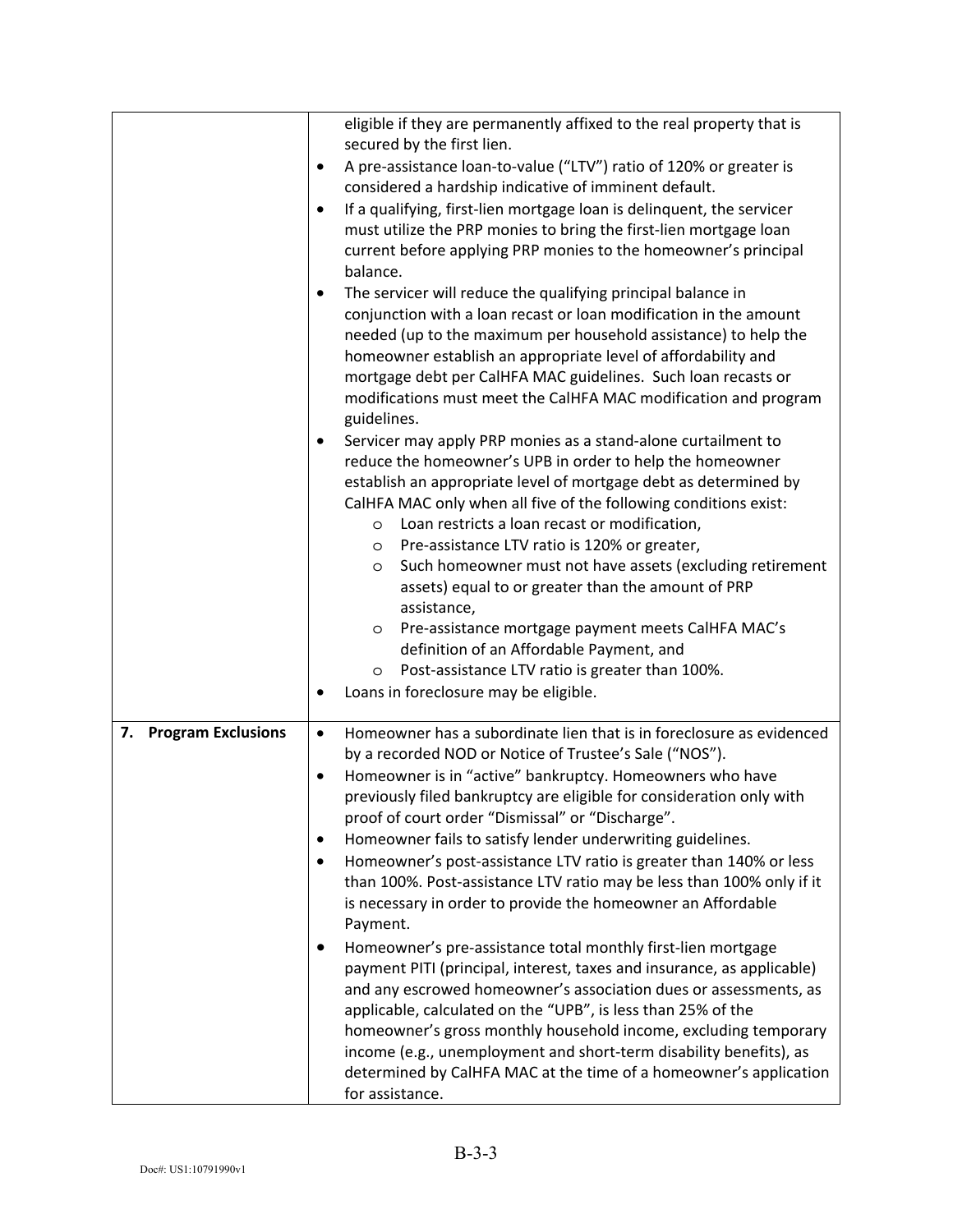|                   | Homeowner's post-assistance total monthly first-lien mortgage<br>$\bullet$<br>payment PITI (principal, interest, taxes and insurance, as applicable)<br>and any escrowed homeowner's association dues or assessments, as<br>applicable, is less than 25% of the homeowner's gross monthly<br>household income, excluding temporary income (e.g., unemployment<br>and short-term disability benefits), or greater than CalHFA MAC's<br>definition of an Affordable Payment.<br>Property is subject to a first priority lien securing a Home Equity Line<br>of Credit ("HELOC").                                                                                                                                                                                                                                                                                                                                                                                                                                                                                                                                                                                                                                                                                                                                                                                                                                                                                                                                                                                                                                                                                                                                                                                                                                                                                                                                                                                                                                                                                                                                                                     |
|-------------------|----------------------------------------------------------------------------------------------------------------------------------------------------------------------------------------------------------------------------------------------------------------------------------------------------------------------------------------------------------------------------------------------------------------------------------------------------------------------------------------------------------------------------------------------------------------------------------------------------------------------------------------------------------------------------------------------------------------------------------------------------------------------------------------------------------------------------------------------------------------------------------------------------------------------------------------------------------------------------------------------------------------------------------------------------------------------------------------------------------------------------------------------------------------------------------------------------------------------------------------------------------------------------------------------------------------------------------------------------------------------------------------------------------------------------------------------------------------------------------------------------------------------------------------------------------------------------------------------------------------------------------------------------------------------------------------------------------------------------------------------------------------------------------------------------------------------------------------------------------------------------------------------------------------------------------------------------------------------------------------------------------------------------------------------------------------------------------------------------------------------------------------------------|
| 8. Structure of   | CalHFA MAC will structure the assistance as a non-recourse, non-interest                                                                                                                                                                                                                                                                                                                                                                                                                                                                                                                                                                                                                                                                                                                                                                                                                                                                                                                                                                                                                                                                                                                                                                                                                                                                                                                                                                                                                                                                                                                                                                                                                                                                                                                                                                                                                                                                                                                                                                                                                                                                           |
| <b>Assistance</b> | bearing subordinate loan in favor of the Eligible Entity (CalHFA MAC),<br>secured by a junior lien recorded against the property in the amount of<br>the HHF assistance. The term of that lien will be based on the following<br>criteria:<br>In the event that the homeowner's post-assistance LTV is less<br>$\bullet$<br>than 100%, CalHFA MAC will structure the assistance as a thirty<br>year (30) non-recourse, non-interest bearing subordinate loan in<br>favor of the Eligible Entity (CalHFA MAC) secured by a junior lien<br>recorded against the property in the amount of the HHF<br>assistance. The loan is forgivable in increments of 20.0% of the<br>original loan balance for each five (5) year anniversary beginning<br>at the conclusion of the first ten (10) year anniversary of the<br>CalHFA MAC Note (i.e., at ten (10), fifteen (15), twenty (20),<br>twenty-five (25) and thirty (30) year anniversaries, only). The<br>loan will be fully released at the conclusion of thirty (30) years.<br>The loan will not be prorated prior to the first ten (10) year<br>anniversary or for any years between subsequent five (5) year<br>anniversaries. Loan funds will only be repaid to Eligible Entity<br>(CalHFA MAC) in the event of a sale or a refinance that includes<br>cash out and there are equity proceeds available prior to<br>forgiveness.<br>In the event that CalHFA MAC receives less than 100% match in<br>funds by the lender/servicer and the homeowner's post-<br>assistance LTV is 100% or greater, CalHFA MAC will structure the<br>assistance as a non-recourse, non-interest bearing subordinate<br>loan in favor of the Eligible Entity (CalHFA MAC) secured by a<br>junior lien recorded against the property in the amount of the<br>At the conclusion of (5) five years, the<br>HHF assistance.<br>subordinate loan will be released.<br>There is no prorated<br>forgiveness on this loan. Loan funds will only be repaid to Eligible<br>Entity (CalHFA MAC) in the event of a sale or a refinance that<br>includes cash out and there are equity proceeds available prior to<br>forgiveness. |
|                   | In the event that CalHFA MAC receives a 100% or greater match in funds<br>by the lender/servicer and the homeowner's post-assistance LTV is 100%<br>or greater, then CalHFA MAC will not structure the assistance as a loan.                                                                                                                                                                                                                                                                                                                                                                                                                                                                                                                                                                                                                                                                                                                                                                                                                                                                                                                                                                                                                                                                                                                                                                                                                                                                                                                                                                                                                                                                                                                                                                                                                                                                                                                                                                                                                                                                                                                       |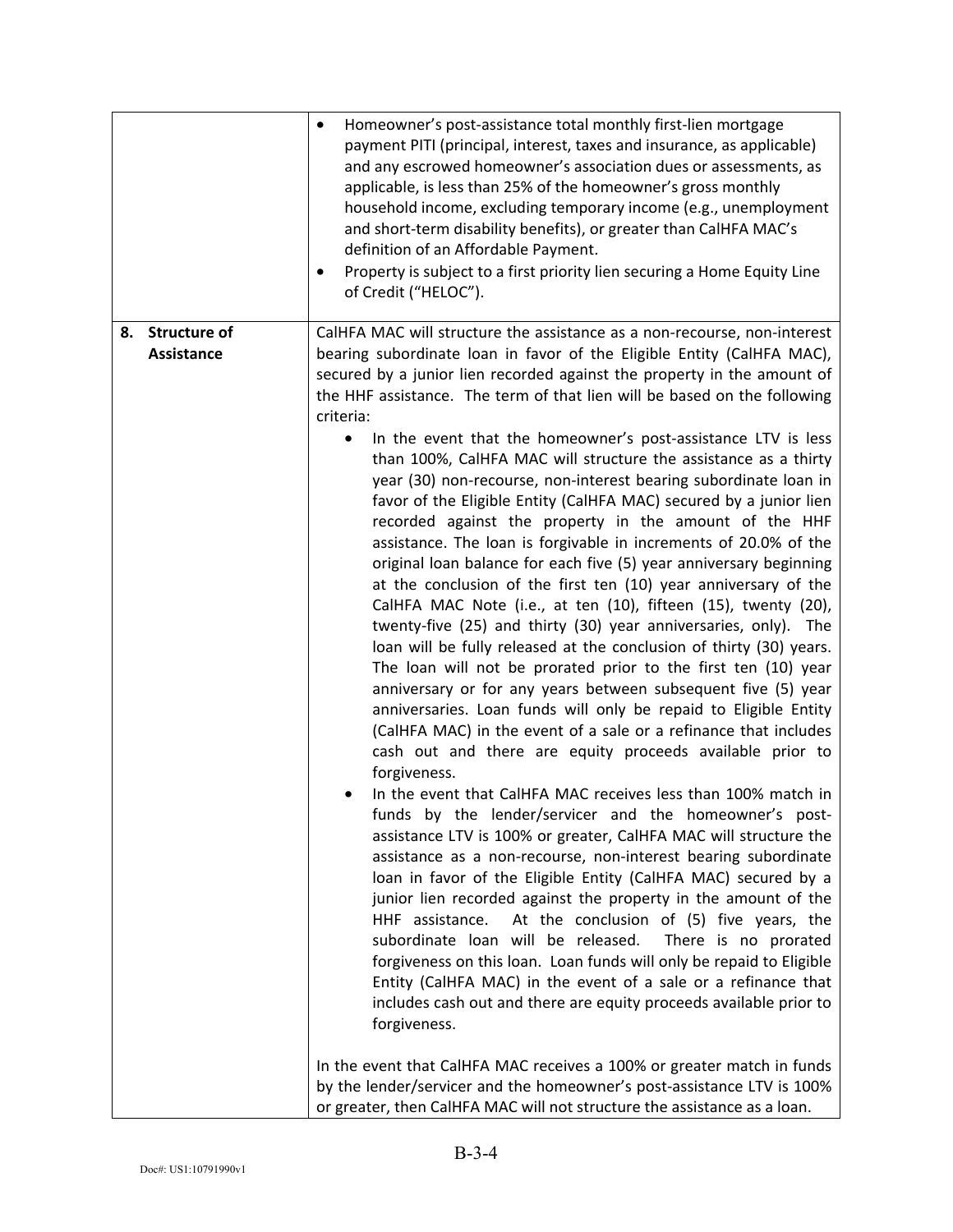|                                                                  | Recovered funds will be recycled in order to provide additional program<br>assistance in accordance with the Agreement.                                                                                                                                                                                                                                                                                                                                                                                                                                                                                                                                    |
|------------------------------------------------------------------|------------------------------------------------------------------------------------------------------------------------------------------------------------------------------------------------------------------------------------------------------------------------------------------------------------------------------------------------------------------------------------------------------------------------------------------------------------------------------------------------------------------------------------------------------------------------------------------------------------------------------------------------------------|
| 9. Per Household<br><b>Assistance</b>                            | Up to \$100,000 per household (average funding has been \$73,500), less<br>program monies previously received under other HHF programs.                                                                                                                                                                                                                                                                                                                                                                                                                                                                                                                    |
| 10. Duration of<br><b>Assistance</b>                             | In most cases, assistance will be available to households on a one-time<br>only basis; provided, however, that CalHFA MAC reserves the right to<br>provide additional PRP benefits (not exceed the maximum program<br>assistance amount per household) to previous PRP recipients if the<br>homeowner has suffered a subsequent, qualifying hardship.                                                                                                                                                                                                                                                                                                      |
| 11. Estimated Number<br>of Participating<br><b>Households</b>    | Approximately 12,200. This figure is based on loans with unpaid principal<br>balances ranging from \$200,000 to \$400,000, with an average funding of<br>\$73,500.                                                                                                                                                                                                                                                                                                                                                                                                                                                                                         |
| 12. Program Inception /<br><b>Duration</b>                       | The statewide launch of PRP was February 7, 2011 and it will continue<br>until December 31, 2020 or until funding is fully reserved, whichever<br>occurs first.                                                                                                                                                                                                                                                                                                                                                                                                                                                                                            |
| 13. Program Interactions<br>with Other HFA<br><b>Programs</b>    | Other HFA program benefits may be available to the homeowner<br>provided the HHF program maximum benefit cap of \$100,000 has not<br>been exceeded, and program funds are available. The homeowner is<br>required to apply separately for each HFA program.                                                                                                                                                                                                                                                                                                                                                                                                |
| 14. Program Interactions<br>with HAMP                            | PRP may work in conjunction with a HAMP modification to help eligible<br>homeowners achieve desired income ratios, payment affordability and<br>establish an appropriate level of mortgage debt. PRP may be used to<br>reduce or eliminate an existing non-interest bearing forbearance balance<br>from a previous HAMP loan modification as described in the MHA<br>Handbook, Principal Curtailments Following Modification section. PRP<br>may also be combined or used in conjunction with the HAMP Principal<br>Reduction Alternative (PRA). PRP funds are not eligible in any<br>combination to qualify for HAMP PRA investor incentive compensation. |
| 15. Program Leverage<br>with Other Financial<br><b>Resources</b> | CalHFA MAC will require that the servicer waive all accrued and unpaid<br>late charges and NSF fees at the time the modification agreement is<br>completed. CalHFA MAC will require the servicer to waive any associated<br>recast or modification fee.                                                                                                                                                                                                                                                                                                                                                                                                    |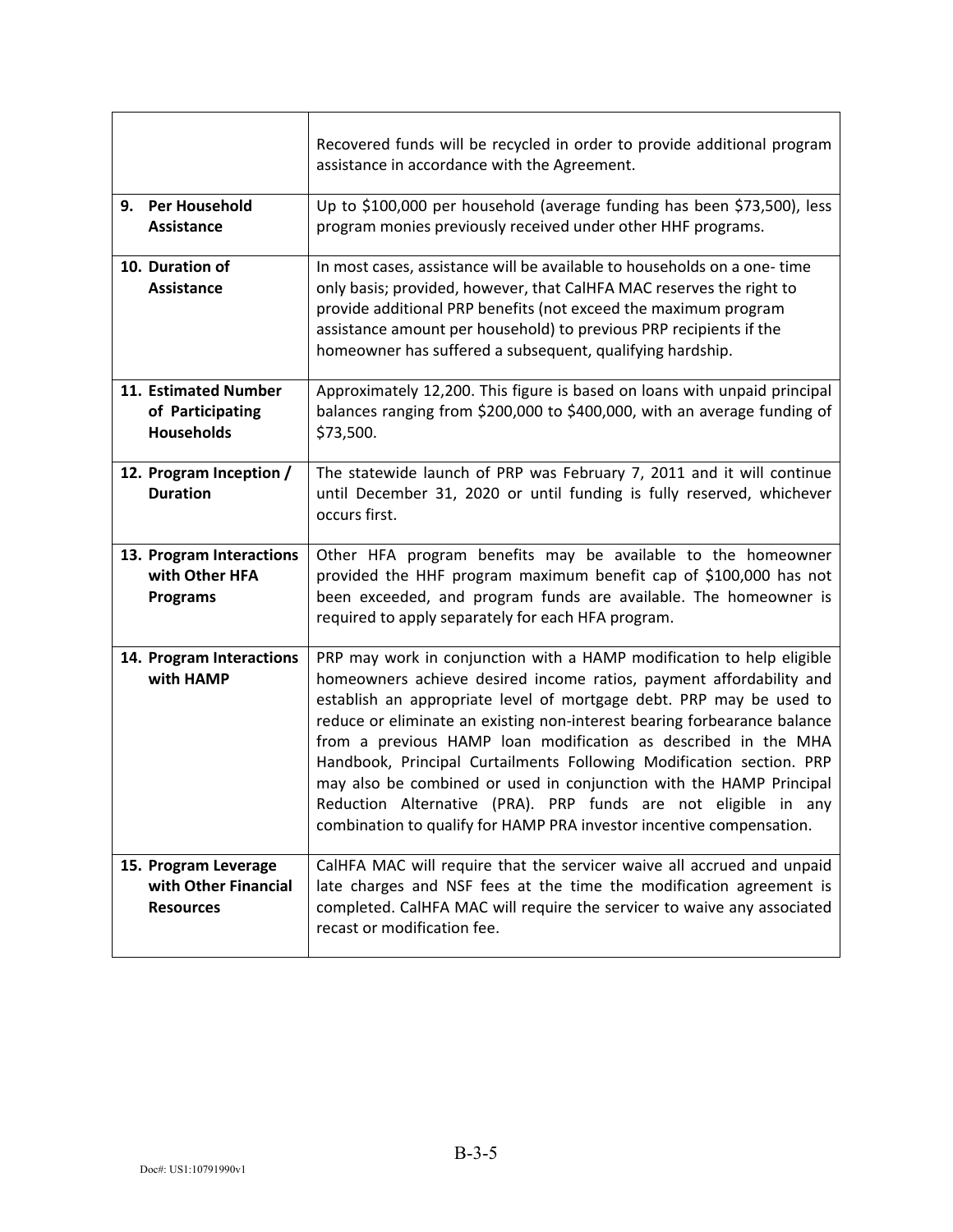# **California Housing Finance Agency Mortgage Assistance Corporation ("CalHFA MAC")**

#### **THE TRANSITION ASSISTANCE PROGRAM**

| 1. | <b>Program Overview</b>                                                | The Transition Assistance Program ("TAP") is one of CalHFA MAC's<br>federally-funded programs developed to provide eligible homeowners<br>with transition assistance when it is determined that they can no longer<br>afford their home.<br>TAP will be used in conjunction with short sale and deed-in-lieu programs<br>to help homeowners make a smooth transition to housing. Homeowners<br>will be required to occupy and maintain the property until the home is<br>sold or returned to the lender as negotiated.<br>Program funds will be available on a one-time only basis up to \$5,000 per<br>household and can be used or layered with other CalHFA MAC HHF<br>programs. Funds will be sent to the homeowner after the short sale or<br>deed-in-lieu of foreclosure closing. Funds are intended to help the<br>homeowner secure new housing (e.g., rent, moving expenses, and<br>security deposits) and will also be available for transition assistance<br>counseling services. |
|----|------------------------------------------------------------------------|---------------------------------------------------------------------------------------------------------------------------------------------------------------------------------------------------------------------------------------------------------------------------------------------------------------------------------------------------------------------------------------------------------------------------------------------------------------------------------------------------------------------------------------------------------------------------------------------------------------------------------------------------------------------------------------------------------------------------------------------------------------------------------------------------------------------------------------------------------------------------------------------------------------------------------------------------------------------------------------------|
| 2. | <b>Program Goals</b>                                                   | CalHFA MAC envisions that these monies would be used to complement<br>other federal or lender programs designed specifically to stabilize<br>communities by providing assistance to homeowners who have suffered a<br>financial hardship and as a result are no longer financially able to afford<br>their first-lien mortgage loan payments or their Property Expenses when<br>associated with a reverse mortgage loan.                                                                                                                                                                                                                                                                                                                                                                                                                                                                                                                                                                    |
| 3. | Target Population /<br>Areas                                           | TAP is designed to target low-to-moderate income homeowners and<br>address the needs of a homeowner's specific situation in lieu of targeting<br>certain regions or counties.                                                                                                                                                                                                                                                                                                                                                                                                                                                                                                                                                                                                                                                                                                                                                                                                               |
| 4. | <b>Program Allocation</b><br>(Excluding<br>Administrative<br>Expenses) | \$4,180,000.00                                                                                                                                                                                                                                                                                                                                                                                                                                                                                                                                                                                                                                                                                                                                                                                                                                                                                                                                                                              |
| 5. | Eligibility<br><b>Borrower</b><br><b>Criteria</b>                      | Homeowner qualifies as low-to-moderate income based on per-<br>$\bullet$<br>household income thresholds set forth in the county in which the<br>homeowner resides. Income thresholds are as posted on the Keep<br>Your Home California website.<br>Homeowner must complete and sign a Hardship Affidavit / 3rd Party<br>Authorization to document the reason for the hardship.                                                                                                                                                                                                                                                                                                                                                                                                                                                                                                                                                                                                              |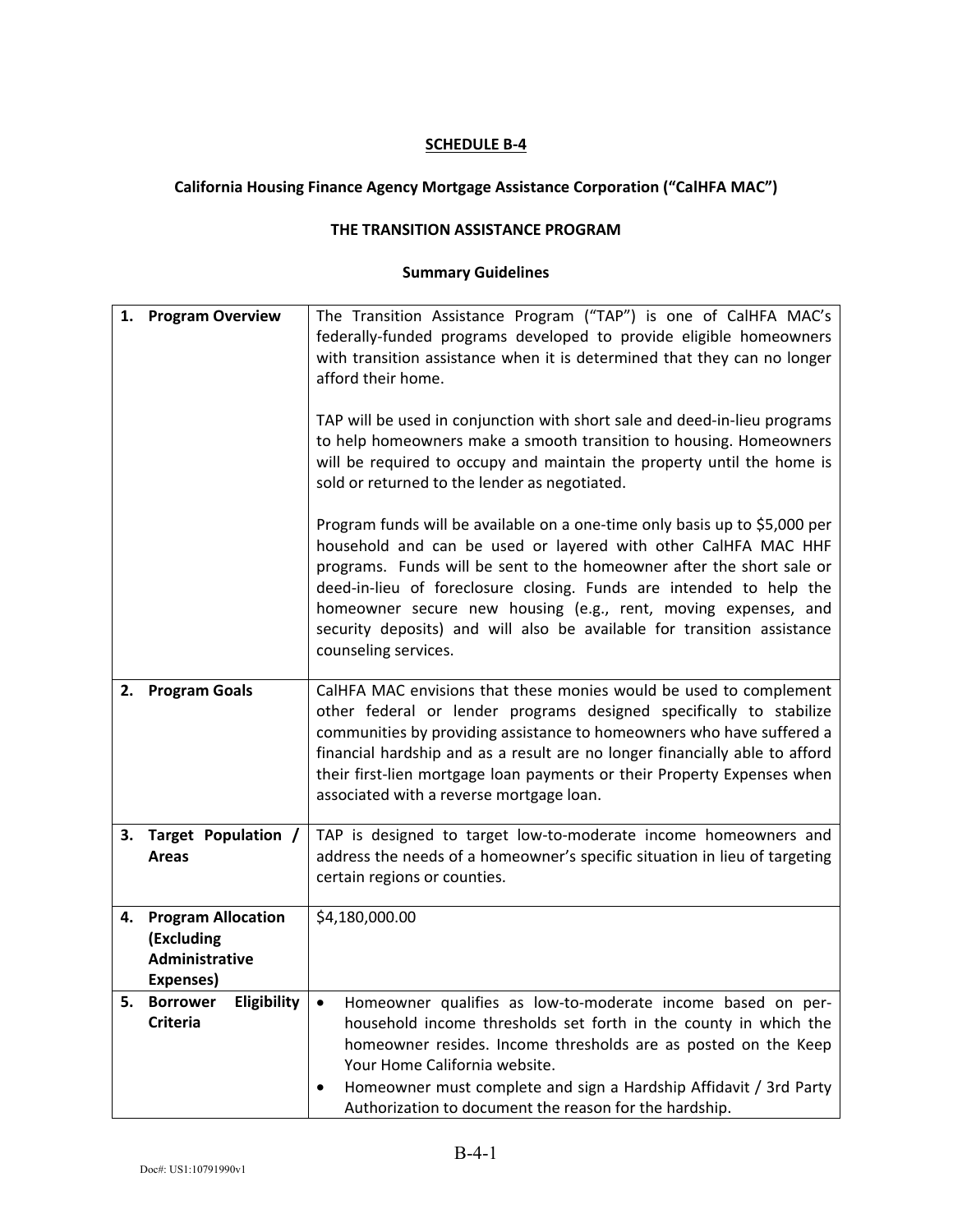|    |                             | Homeowners who have recently encountered a financial hardship<br>$\bullet$                                                                             |
|----|-----------------------------|--------------------------------------------------------------------------------------------------------------------------------------------------------|
|    |                             | due to their military service are eligible.                                                                                                            |
|    |                             | Homeowner must agree to provide all necessary documentation to<br>٠                                                                                    |
|    |                             | satisfy program guidelines established by CalHFA MAC.                                                                                                  |
|    |                             | First-lien mortgage loan is delinquent or at risk of imminent default as<br>$\bullet$<br>substantiated by homeowner's hardship documentation. Loans in |
|    |                             | foreclosure are eligible.                                                                                                                              |
|    |                             | Reverse mortgage loan borrowers are eligible for consideration<br>$\bullet$                                                                            |
|    |                             | provided the Property Expenses are in default as substantiated by the                                                                                  |
|    |                             | homeowner and servicer documentation and approved by CalHFA                                                                                            |
|    |                             | MAC.                                                                                                                                                   |
|    |                             | General program eligibility is determined by CalHFA MAC based on<br>$\bullet$                                                                          |
|    |                             | information received from the homeowner. Program-specific                                                                                              |
|    |                             | eligibility is determined by CalHFA MAC on a first-come, first-                                                                                        |
|    |                             | approved basis until program funds and funding reserves have been                                                                                      |
|    |                             | exhausted. Loan servicer will implement the HHF program based on                                                                                       |
|    |                             | participation agreement terms and conditions.                                                                                                          |
| 6. | Property / Loan             | Current, unpaid principal balance ("UPB") (includes the interest-<br>$\bullet$                                                                         |
|    | <b>Eligibility Criteria</b> | bearing unpaid principal balance and any existing non-interest                                                                                         |
|    |                             | bearing forbearance balance) of the first-lien mortgage loan is not                                                                                    |
|    |                             | greater than \$729,750.                                                                                                                                |
|    |                             | For reverse mortgage loans, the mortgage balance may not be                                                                                            |
|    |                             | greater than \$625,500.                                                                                                                                |
|    |                             | The property securing the mortgage loan must not be abandoned,<br>$\bullet$                                                                            |
|    |                             | vacant or condemned.                                                                                                                                   |
|    |                             | The applicant must own and occupy the single family, 1-4 unit home<br>٠                                                                                |
|    |                             | (an attached or detached house or a condominium unit) located in                                                                                       |
|    |                             | California and it must be their primary residence. Mobile homes are<br>eligible if they are permanently affixed to the real property that is           |
|    |                             | secured by the first lien.                                                                                                                             |
|    |                             |                                                                                                                                                        |
|    | 7. Program Exclusions       | Homeowner is in "active" bankruptcy. Homeowners who have<br>$\bullet$                                                                                  |
|    |                             | previously filed bankruptcy are eligible for consideration only with                                                                                   |
|    |                             | proof of court order "Dismissal" or "Discharge".                                                                                                       |
|    |                             | Property is subject to a first priority lien securing a Home Equity Line<br>٠                                                                          |
|    |                             | of Credit ("HELOC").                                                                                                                                   |
|    |                             | Homeowner approved for HAFA on or after February 1, 2015.                                                                                              |
| 8. | <b>Structure of</b>         | TAP assistance will not be structured as a loan.                                                                                                       |
|    | <b>Assistance</b>           |                                                                                                                                                        |
|    |                             | Recovered funds will be recycled in order to provide additional program                                                                                |
|    |                             | assistance in accordance with the Agreement.                                                                                                           |
| 9. | Per Household               | Up to \$5,000 per household (average funding of \$3,800).                                                                                              |
|    | <b>Assistance</b>           |                                                                                                                                                        |
|    | 10. Duration of             | Available on a one-time only basis, per household.                                                                                                     |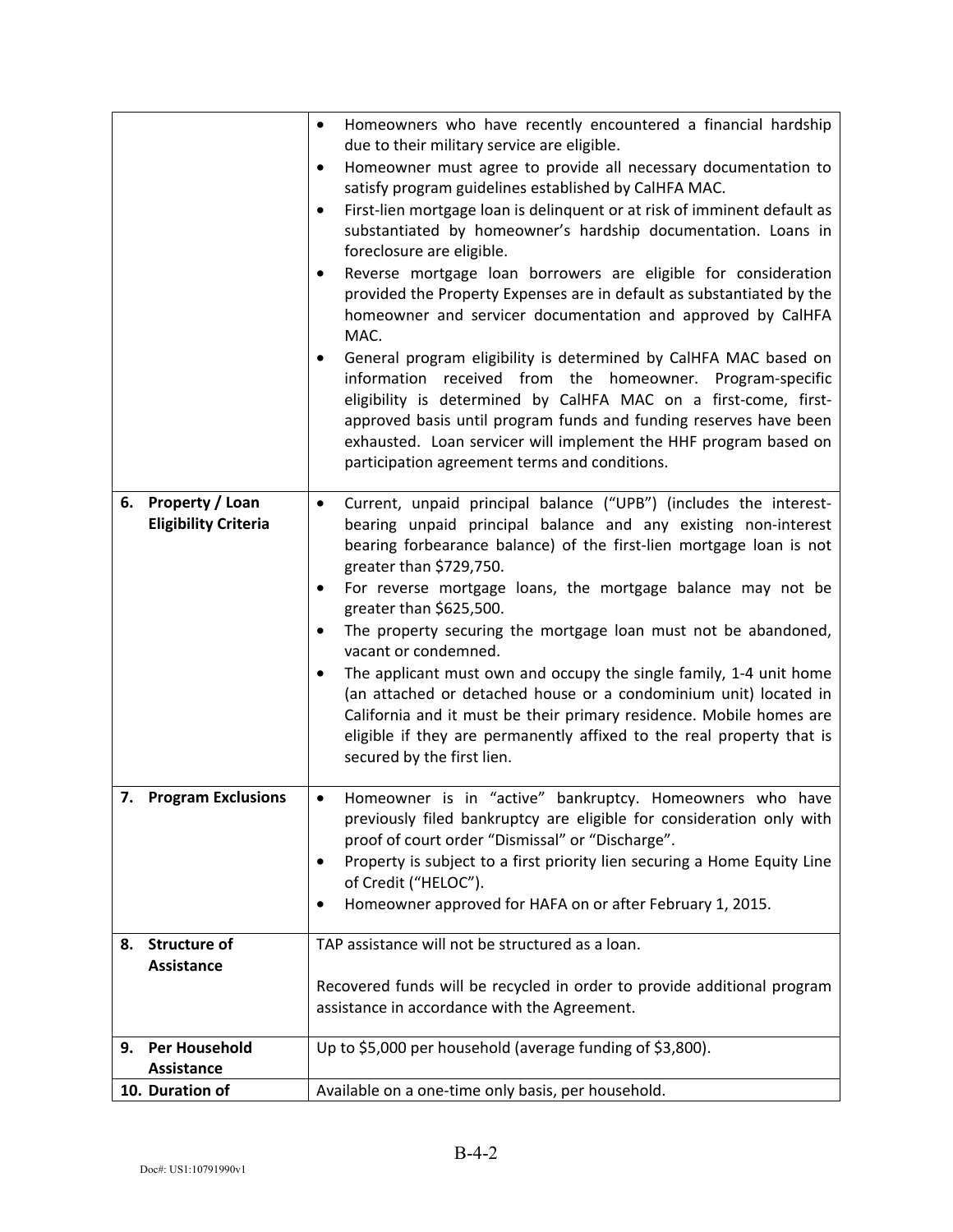| Assistance                                                       |                                                                                                                                                                                                                                                             |
|------------------------------------------------------------------|-------------------------------------------------------------------------------------------------------------------------------------------------------------------------------------------------------------------------------------------------------------|
| 11. Estimated Number<br>of Participating<br><b>Households</b>    | Approximately 1,100. This figure is based on loans with unpaid principal<br>balances ranging from \$200,000 to \$400,000 with an average funding of<br>\$3,800.                                                                                             |
| 12. Program Inception<br>/Duration                               | The statewide launch of TAP was February 7, 2011 and it will continue<br>until December 31, 2020 or until funding is fully reserved, whichever<br>comes first.                                                                                              |
| 13. Program Leverage<br>with Other HFA<br><b>Programs</b>        | Other HFA program benefits may be available to the homeowner<br>provided the HHF program maximum benefit cap of \$100,000 has not<br>been exceeded, and program funds are available. The homeowner is<br>required to apply separately for each HFA program. |
| 14. Program Interactions<br>with HAMP                            | None.                                                                                                                                                                                                                                                       |
| 15. Program Leverage<br>with Other Financial<br><b>Resources</b> | None.                                                                                                                                                                                                                                                       |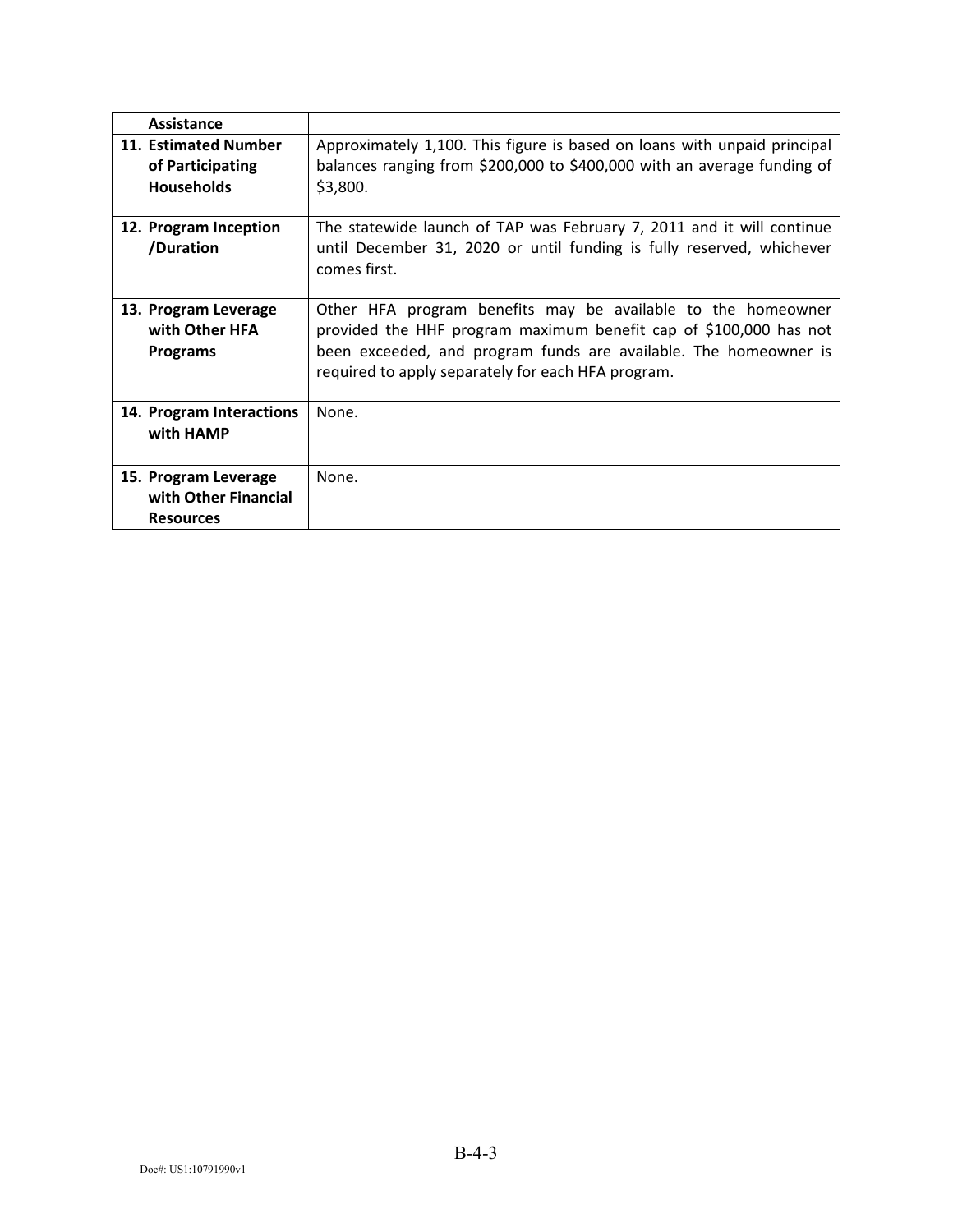#### **California Housing Finance Agency Mortgage Assistance Corporation ("CalHFA MAC")**

#### **Community HousingWorks C2MPRP: Community 2nd Mortgage Principal Reduction Program**

| 1. Program      | The Community 2nd Mortgage Principal Reduction Program (Community                                                                                                                                                                                                                                                                                                                                                                                                                                                                                                                                                                                                                                                                                                                                                                                                                                                                                                                                                                                                                                                                                                                                                                                                                                                                                                                                                                                                                                                                                                                                                                                                                                                                                                                                                                                                                                                                                                                                                                                                       |
|-----------------|-------------------------------------------------------------------------------------------------------------------------------------------------------------------------------------------------------------------------------------------------------------------------------------------------------------------------------------------------------------------------------------------------------------------------------------------------------------------------------------------------------------------------------------------------------------------------------------------------------------------------------------------------------------------------------------------------------------------------------------------------------------------------------------------------------------------------------------------------------------------------------------------------------------------------------------------------------------------------------------------------------------------------------------------------------------------------------------------------------------------------------------------------------------------------------------------------------------------------------------------------------------------------------------------------------------------------------------------------------------------------------------------------------------------------------------------------------------------------------------------------------------------------------------------------------------------------------------------------------------------------------------------------------------------------------------------------------------------------------------------------------------------------------------------------------------------------------------------------------------------------------------------------------------------------------------------------------------------------------------------------------------------------------------------------------------------------|
| <b>Overview</b> | 2nd Mortgage PRP, or C2MPRP) is offered through a CalHFA federally-<br>funded Hardest Hit Fund program through a contract between CalHFA<br>MAC and Community HousingWorks. Community HousingWorks will<br>administer this program.                                                                                                                                                                                                                                                                                                                                                                                                                                                                                                                                                                                                                                                                                                                                                                                                                                                                                                                                                                                                                                                                                                                                                                                                                                                                                                                                                                                                                                                                                                                                                                                                                                                                                                                                                                                                                                     |
|                 | C2MPRP will provide capital on 40/60 matching basis with participating<br>nonprofit, credit union and lenders, to reduce the outstanding principal<br>balances of subordinate second mortgages, as well as providing relief for a<br>subordinate lien on a short sale on a 40/60 matching basis for qualifying<br>properties with negative equity exceeding 107% CLTV. The lenders who<br>will participate in this program are nonprofit lenders, credit unions and<br>lenders with qualifying subordinate liens. These lenders provided<br>"amortizing seconds" home buyers throughout California. Participation in<br>this program is Statewide. C2MPRP will provide monies to reduce the<br>principal balance on a 40/60 matching basis for the purposes of<br>establishing an appropriate level of debt for eligible borrowers with<br>qualifying properties. For example, if the subordinate debt to be<br>extinguished is \$50,000, the C2MPRP program will provide up to 40% of<br>that amount or \$20,000 and the participating lender/investor would<br>forgive 60% or \$30,000. A reduction in principal through C2MPRP can<br>achieve desired income ratios and affordability for a borrower on the<br>existing mortgage loans or can be used in conjunction with a loan<br>modification. Lenders holding subordinate liens in the State of California<br>may find that their clients' only option to avoid foreclosure is a short sale.<br>The C2MPRP program can provide subordinate lien holders a 40/60<br>matching incentive for the subordinate lien holder to facilitate a short<br>sale in order to avoid foreclosure. The principal reduction will be 40% of<br>the principal balance and the lender will accept the 60% reduction. For<br>example if the total principal balance is \$50,000, the C2MPRP program can<br>provide \$20,000 to subordinate lien holders if they will accept the principal<br>reduction of \$30,000 in order to accept the short sale. The total amount<br>of principal that can be paid out on all liens is \$50,000. |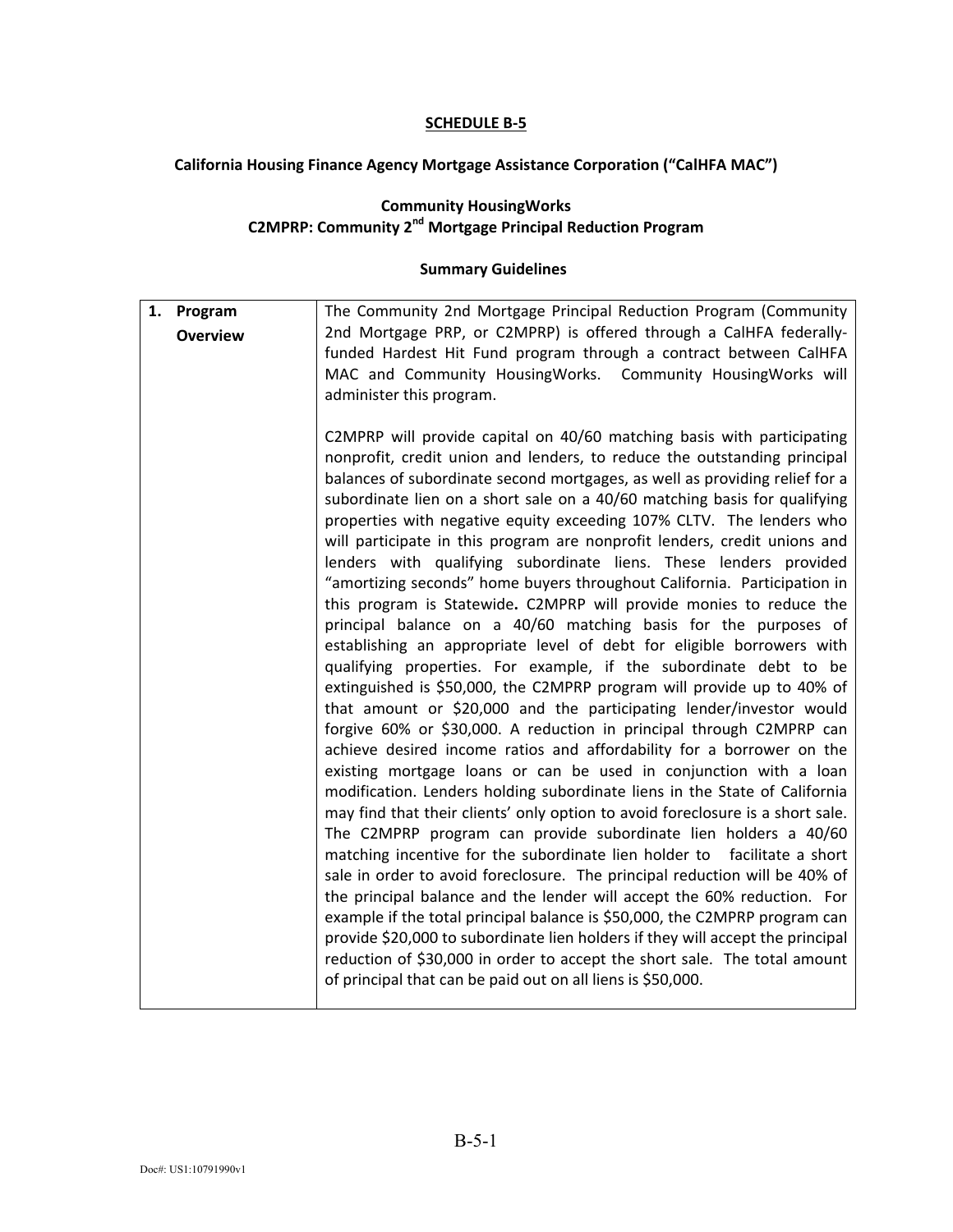| 3. | 2. Program Goals<br><b>Target Population</b>                         | The goal of this program is to reduce foreclosures by reducing principal<br>balances, on qualified amortizing subordinate debt, to those market levels<br>needed to prevent avoidable foreclosures and promote sustainable<br>homeownership.<br>There are situations where a short sale is the only solution to avoiding<br>foreclosure; by providing matching funds this will incent the subordinate<br>lien holders, who in many cases are only able to recover a \$1,000 or less in<br>a short sale, to accept the transaction and allow the sale to go through.<br>This program will be offered on a statewide basis.                                                                                                                                                                                                                                                                                                                                                                                                                                                                                                                                                                                                                                                                                                                                                                                                                                      |
|----|----------------------------------------------------------------------|----------------------------------------------------------------------------------------------------------------------------------------------------------------------------------------------------------------------------------------------------------------------------------------------------------------------------------------------------------------------------------------------------------------------------------------------------------------------------------------------------------------------------------------------------------------------------------------------------------------------------------------------------------------------------------------------------------------------------------------------------------------------------------------------------------------------------------------------------------------------------------------------------------------------------------------------------------------------------------------------------------------------------------------------------------------------------------------------------------------------------------------------------------------------------------------------------------------------------------------------------------------------------------------------------------------------------------------------------------------------------------------------------------------------------------------------------------------|
|    | / Areas                                                              |                                                                                                                                                                                                                                                                                                                                                                                                                                                                                                                                                                                                                                                                                                                                                                                                                                                                                                                                                                                                                                                                                                                                                                                                                                                                                                                                                                                                                                                                |
| 4. | Program<br><b>Allocation</b><br><b>(Excluding Admin</b><br>Expenses) | \$589,210.41                                                                                                                                                                                                                                                                                                                                                                                                                                                                                                                                                                                                                                                                                                                                                                                                                                                                                                                                                                                                                                                                                                                                                                                                                                                                                                                                                                                                                                                   |
| 5. | <b>Borrower</b><br><b>Eligibility Criteria</b>                       | Borrower earns 120% AMI or less, as defined by the county they reside<br>$\bullet$<br>in.<br>Borrower must complete and sign a Hardship Affidavit and document<br>٠<br>the reason for the hardship.<br>Hardship is defined as economic hardship, which occurs when a<br>٠<br>household is unable to pay reasonable basic living expenses. The<br>determination of a reasonable amount for basic living expenses will be<br>made by the Underwriter and will vary according to the unique<br>circumstances of every individual household.<br>Borrower has adequate income to sustain modified mortgage<br>٠<br>payments defined as a housing debt-to-income ratio of no more than<br>38% (first lien only), excluding temporary income such as<br>unemployment or temporary disability payments.<br>In the case of a short sale request, homeowner must be able to verify<br>that they have a hardship that does not permit them to make their<br>monthly mortgage payments or they meet the GSE standard short sale<br>requirements.<br>Borrower has completed level 2 counseling with a HUD-approved<br>agency. Payment for counseling services will not be paid out of<br>Hardest Hit funds<br>Borrower is able to satisfy program guidelines.<br>٠<br>The first or second subordinate mortgage loan is delinquent or the<br>servicer receives documentation from the borrower that substantiates<br>an imminent default that meets hardship qualifications. |
| 6. | Property/Loan<br><b>Eligibility Criteria</b>                         | The property is encumbered by a first lien conventional loan<br>٠<br>Property must be single family residential 1-4 units, condominium, or<br>cooperative.<br>The total mortgage indebtedness cannot exceed the GSE conforming                                                                                                                                                                                                                                                                                                                                                                                                                                                                                                                                                                                                                                                                                                                                                                                                                                                                                                                                                                                                                                                                                                                                                                                                                                 |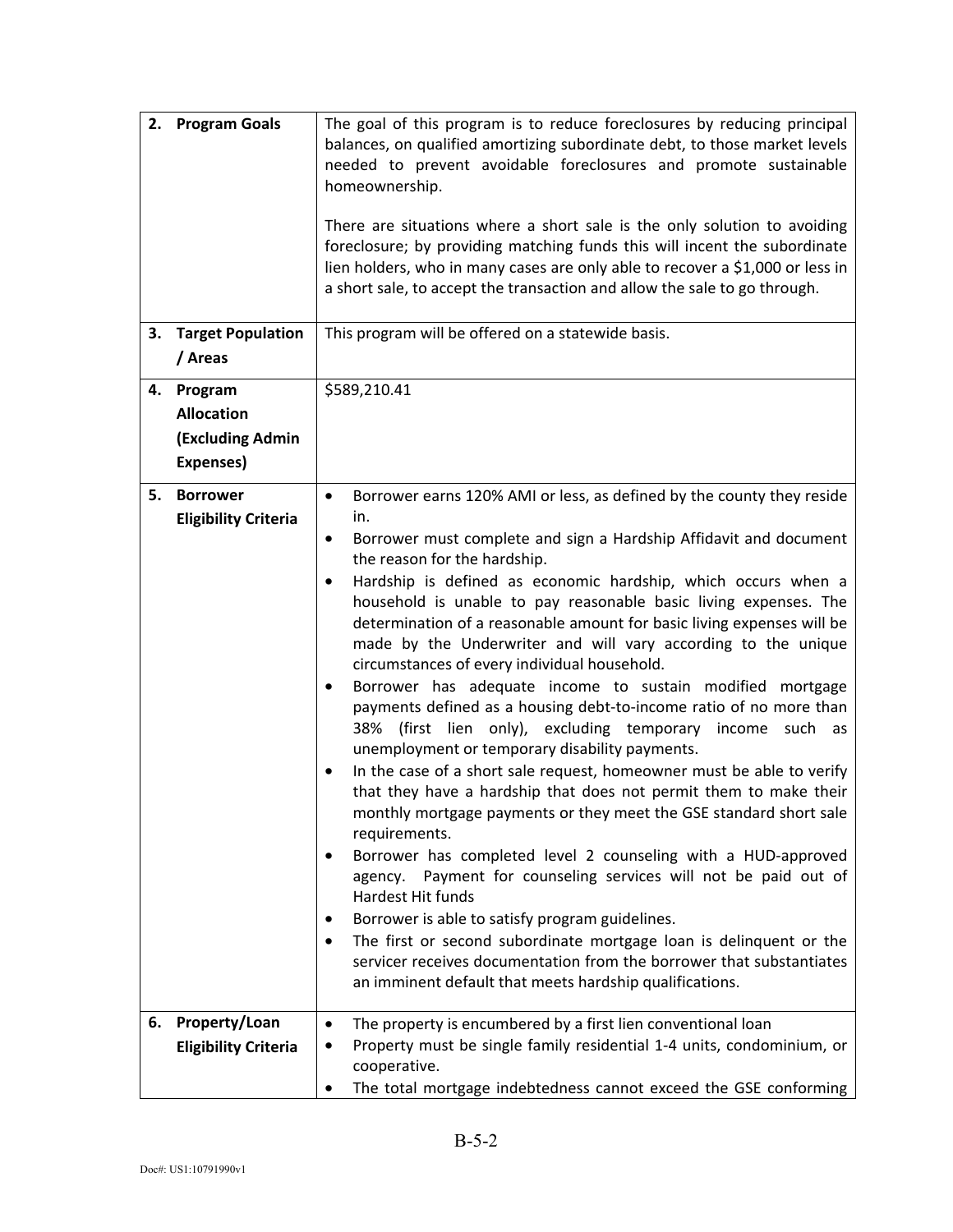|    |                                  | limit of \$729,750.<br>The property securing the mortgage loan must not be abandoned,<br>٠<br>vacant, condemned or in a serious state of disrepair.<br>The subject property is the borrower's principal residence and the<br>٠<br>property is located in California.<br>HELOCs with required monthly payments (amortized or interest only)<br>٠<br>may be considered. Documentation that these loans have been closed<br>and reconveyed if C2MPRP assistance is provided will be required. |
|----|----------------------------------|--------------------------------------------------------------------------------------------------------------------------------------------------------------------------------------------------------------------------------------------------------------------------------------------------------------------------------------------------------------------------------------------------------------------------------------------------------------------------------------------|
| 7. | Program                          | Borrower's property is subject to a foreclosure trustee sale (does not<br>$\bullet$                                                                                                                                                                                                                                                                                                                                                                                                        |
|    | <b>Exclusions</b>                | apply to short sale requests).                                                                                                                                                                                                                                                                                                                                                                                                                                                             |
|    |                                  | Hardship caused by voluntary resignation of employment.<br>٠<br>Second mortgages eligible for 2MP or 2LP.<br>٠                                                                                                                                                                                                                                                                                                                                                                             |
|    |                                  | Borrower fails to satisfy underwriting guidelines.<br>٠                                                                                                                                                                                                                                                                                                                                                                                                                                    |
|    |                                  | Homeowner in an "active" bankruptcy is ineligible for assistance<br>٠                                                                                                                                                                                                                                                                                                                                                                                                                      |
|    |                                  | consideration. Homeowners who have previously filed bankruptcy are<br>eligible for consideration with proof of court order "Dismissal" or<br>"Discharge."                                                                                                                                                                                                                                                                                                                                  |
| 8. | <b>Structure of</b>              | The assistance will not be structured as a loan since there will always be at                                                                                                                                                                                                                                                                                                                                                                                                              |
|    | Assistance                       | least a 40/60 match from the lender.                                                                                                                                                                                                                                                                                                                                                                                                                                                       |
| 9. | <b>Per Household</b>             | The lower of 2 limiting guidelines:                                                                                                                                                                                                                                                                                                                                                                                                                                                        |
|    | <b>Assistance</b>                | Maximum of \$50,000; or amount which, with the match, lowers CLTV to<br>107%.                                                                                                                                                                                                                                                                                                                                                                                                              |
|    |                                  | It is expected that the average assistance will be approximately \$25,000.                                                                                                                                                                                                                                                                                                                                                                                                                 |
|    | 10. Duration of                  | The assistance will be a onetime payment.                                                                                                                                                                                                                                                                                                                                                                                                                                                  |
|    | <b>Assistance</b>                |                                                                                                                                                                                                                                                                                                                                                                                                                                                                                            |
|    | 11. Estimated                    | Approximately 370.                                                                                                                                                                                                                                                                                                                                                                                                                                                                         |
|    | <b>Number of</b>                 |                                                                                                                                                                                                                                                                                                                                                                                                                                                                                            |
|    | Participating                    |                                                                                                                                                                                                                                                                                                                                                                                                                                                                                            |
|    | <b>Households</b>                |                                                                                                                                                                                                                                                                                                                                                                                                                                                                                            |
|    | 12. Program                      | C2MPRP was launched September 2011 and was terminated on January                                                                                                                                                                                                                                                                                                                                                                                                                           |
|    | Inception/                       | 15, 2015.                                                                                                                                                                                                                                                                                                                                                                                                                                                                                  |
|    | <b>Duration</b>                  |                                                                                                                                                                                                                                                                                                                                                                                                                                                                                            |
|    | 13. Program<br>Interactions with | C2MPRP cannot be utilized with other Keep Your Home California<br>programs except for the Unemployment Mortgage Assistance program.                                                                                                                                                                                                                                                                                                                                                        |
|    | <b>Other HFA</b>                 | Recipients of the C2MPRP program shall be notified in writing that their                                                                                                                                                                                                                                                                                                                                                                                                                   |
|    | <b>Programs</b>                  | participation in that program will disqualify them from participating in any                                                                                                                                                                                                                                                                                                                                                                                                               |
|    |                                  | other Keep Your Home California program except the Unemployment<br>Mortgage Assistance Program.                                                                                                                                                                                                                                                                                                                                                                                            |
|    | 14. Program                      | C2MPRP complements and leverages HAMP 1 <sup>st</sup> mortgage modifications                                                                                                                                                                                                                                                                                                                                                                                                               |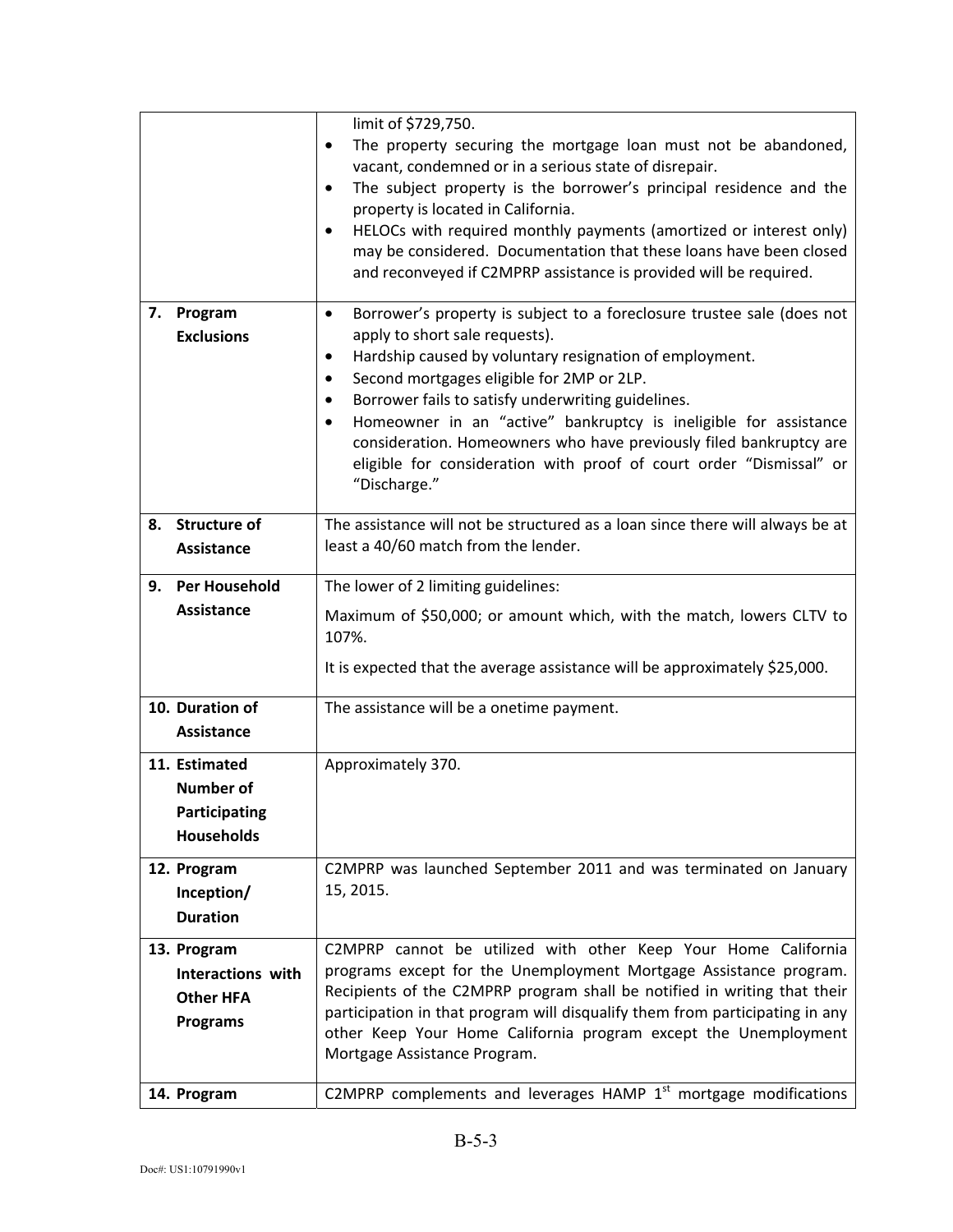| <b>Interactions with</b> | since reduction or elimination of the $2nd$ liens will enable many borrowers                                                                      |
|--------------------------|---------------------------------------------------------------------------------------------------------------------------------------------------|
| <b>HAMP</b>              | to qualify for a HAMP modification.                                                                                                               |
|                          |                                                                                                                                                   |
| 15. Program Leverage     | Participating lenders will be required to write down 60% of the overall                                                                           |
| with Other               | principal reduction (in the case of a short sale, lender will forgive debt up                                                                     |
| <b>Financial</b>         | to 60%) calculated and approved by C2MPRP Underwriting, and C2MPRP                                                                                |
| <b>Resources</b>         | shall pay the lender the remaining 40% as a subsidy. The lender will<br>provide modification of the Note to reflect 100% of the overall principal |
|                          | reduction.                                                                                                                                        |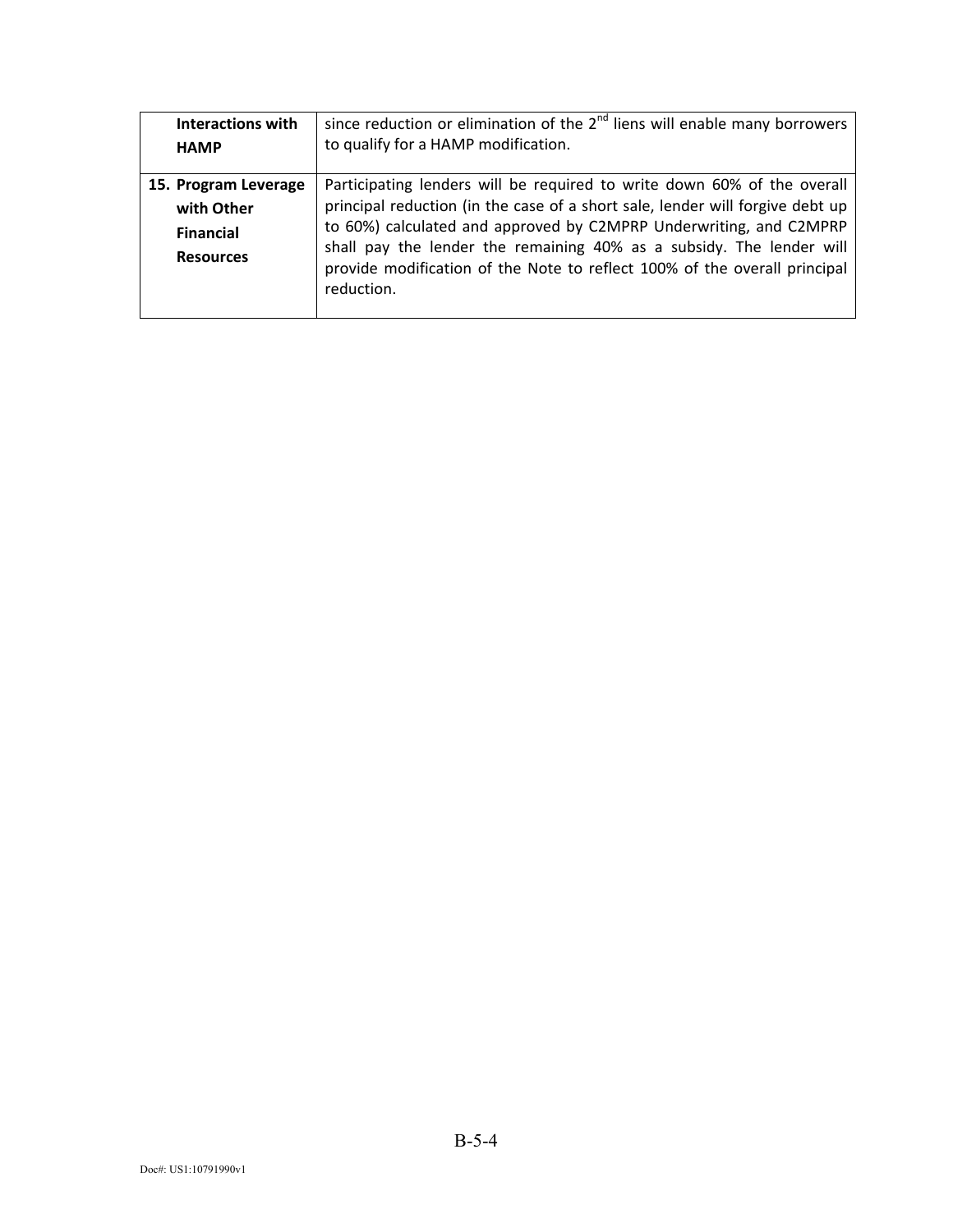**California Housing Finance Agency Mortgage Assistance Corporation ("CalHFA MAC")** 

**Los Angeles Housing Department ("LAHD") Principal Reduction Program** 

**Program was unfunded as of February 27, 2014.**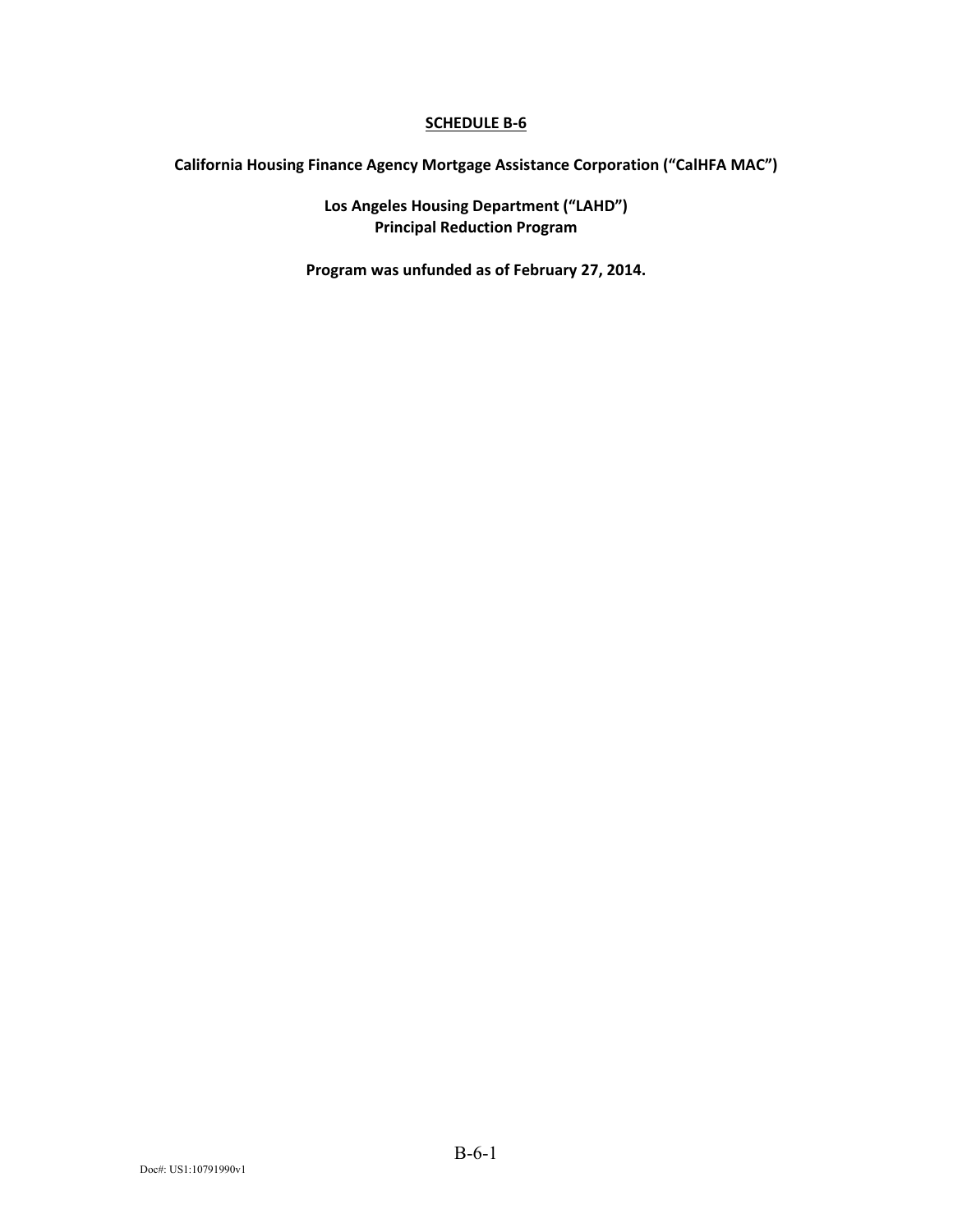**California Housing Finance Agency Mortgage Assistance Corporation ("CalHFA MAC")** 

**NeighborWorks® Sacramento Short Sale Gateway Program** 

**Program was unfunded as of September 20, 2013.**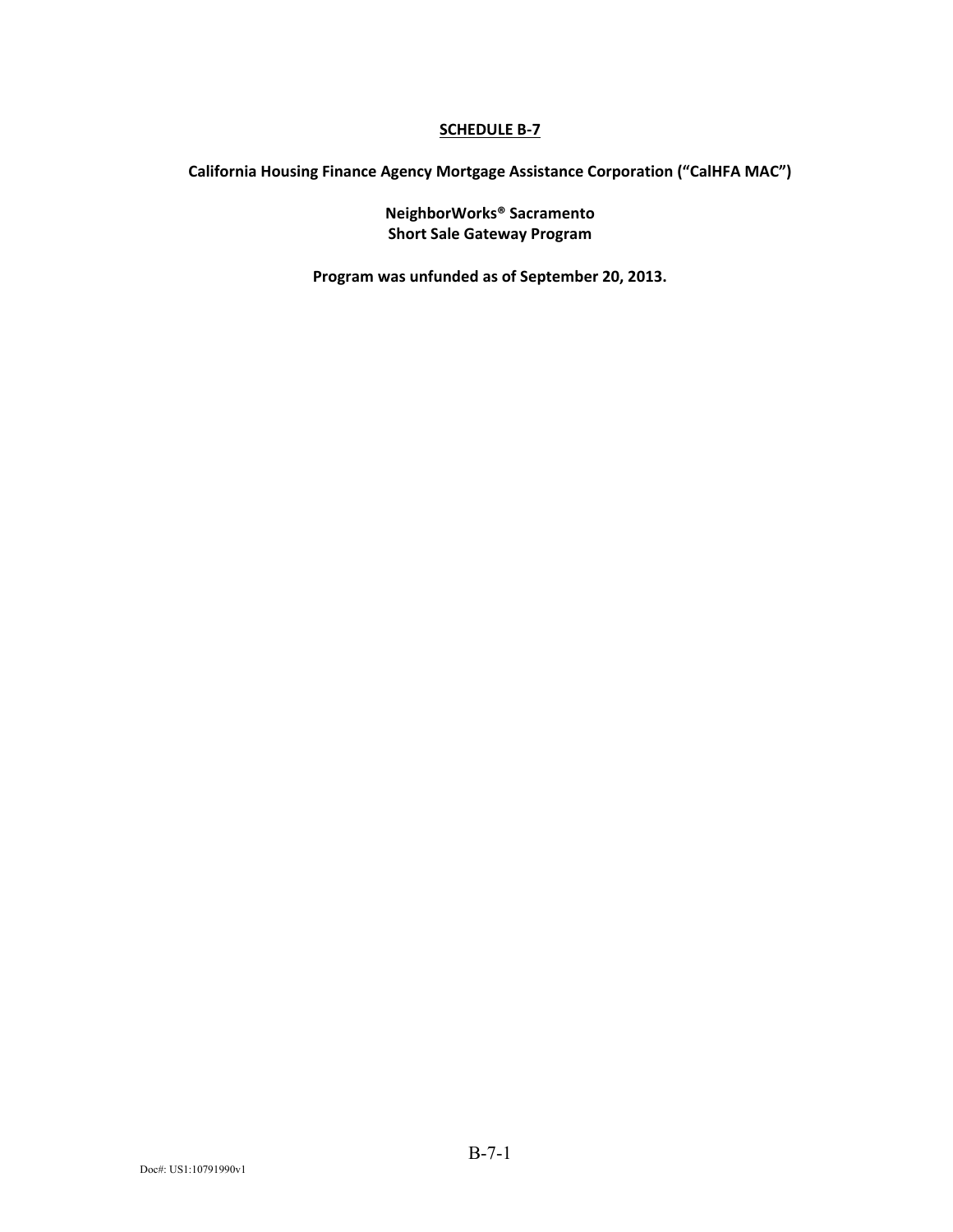## **California Housing Finance Agency Mortgage Assistance Corporation ("CalHFA MAC")**

#### **Reverse Mortgage Assistance Pilot Program**

| 1. Program Overview                                                       | The Reverse Mortgage Assistance Pilot Program ("RevMAP") is one of<br>CalHFA MAC's federally-funded programs developed to provide<br>assistance to senior homeowners who are in danger of losing their<br>homes to foreclosure due to their inability to pay the required property<br>expenses associated with their reverse mortgage loans.<br>CalHFA MAC will use HHF funds to provide an up-front, forgivable loan<br>to eligible homeowners to be used to (i) reinstate past due amounts<br>(property taxes, homeowner's insurance, homeowner's association<br>dues or assessments, and other CalHFA MAC-approved property-related<br>expenses, collectively referred to as "Property Expenses") that were<br>paid on their behalf by their mortgage loan servicer for the payment of<br>Property Expenses, and (ii) provide an advance of Property Expenses for<br>up to an additional twelve (12) months to enable the homeowner to<br>recover from their hardship. |
|---------------------------------------------------------------------------|---------------------------------------------------------------------------------------------------------------------------------------------------------------------------------------------------------------------------------------------------------------------------------------------------------------------------------------------------------------------------------------------------------------------------------------------------------------------------------------------------------------------------------------------------------------------------------------------------------------------------------------------------------------------------------------------------------------------------------------------------------------------------------------------------------------------------------------------------------------------------------------------------------------------------------------------------------------------------|
| 2. Program Goals                                                          | The goal of RevMAP is to prevent avoidable foreclosures by helping<br>senior homeowners remain in their homes by helping them pay their<br>required Property Expenses associated with their reverse mortgage<br>loans.                                                                                                                                                                                                                                                                                                                                                                                                                                                                                                                                                                                                                                                                                                                                                    |
| 3. Target<br><b>Population/Areas</b>                                      | RevMAP is designed to target low-to-moderate income senior<br>homeowners with reverse mortgage loans who have suffered an<br>involuntary financial hardship that has resulted in their inability to pay<br>the required Property Expenses associated with their loan.                                                                                                                                                                                                                                                                                                                                                                                                                                                                                                                                                                                                                                                                                                     |
| 4. Program<br><b>Allocation (Excluding</b><br>Administrative<br>Expenses) | \$10,000,000.00                                                                                                                                                                                                                                                                                                                                                                                                                                                                                                                                                                                                                                                                                                                                                                                                                                                                                                                                                           |
| 5. Borrower<br><b>Eligibility Criteria</b>                                | Homeowner qualifies as low-to-moderate income based on per-<br>$\bullet$<br>household income thresholds set forth in the county in which the<br>homeowner resides. Income thresholds are as posted on the Keep<br>Your Home California website.<br>Homeowner must complete and sign a Hardship Affidavit/3rd Party<br>Authorization to document the reason for the hardship.<br>Homeowners who have suffered a financial hardship as described in<br>the program guidelines must show a reasonable likelihood of<br>recovering from the hardship sufficient to sustain the Property<br>Expenses on a go-forward basis, as described in the program                                                                                                                                                                                                                                                                                                                        |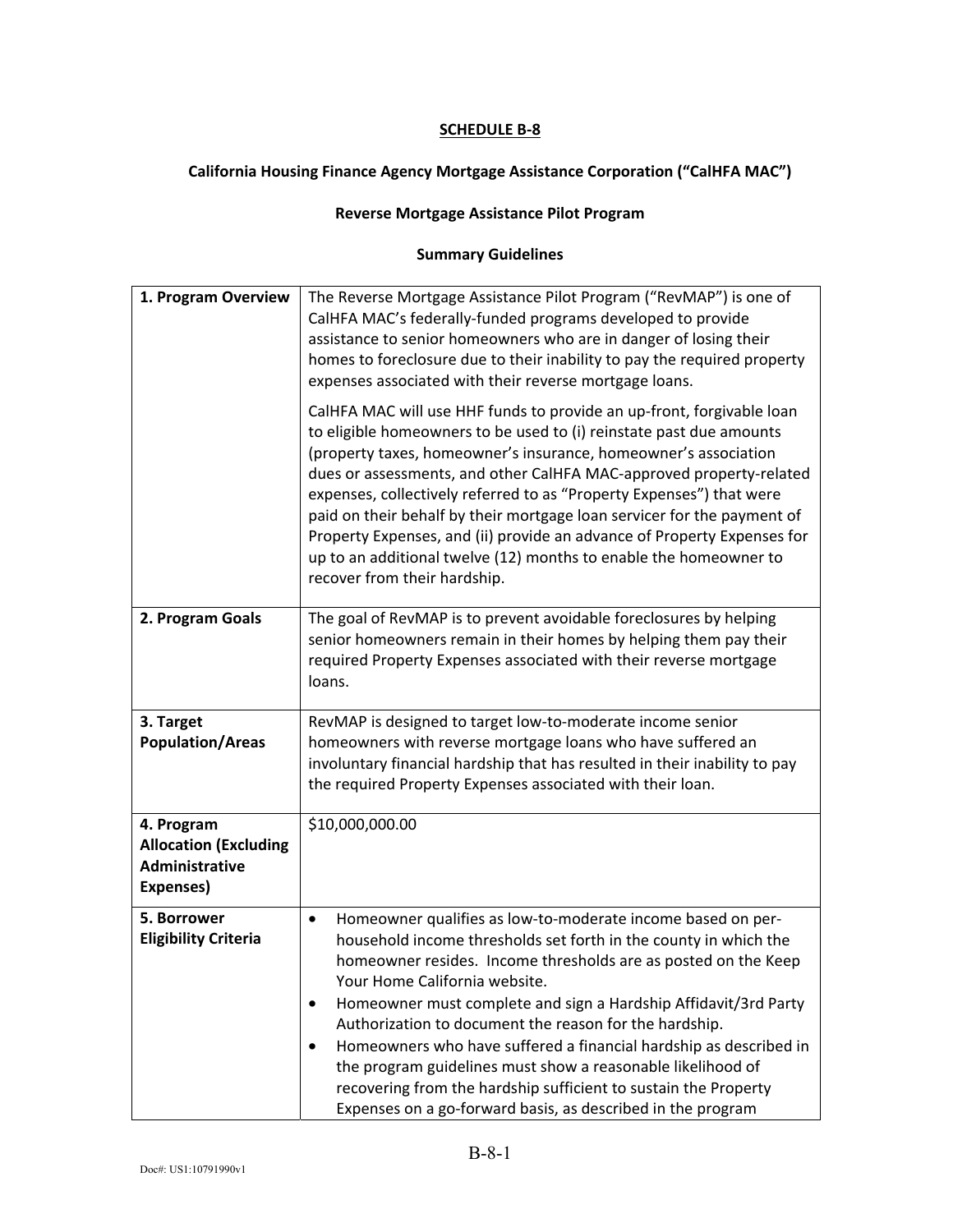|                                                 | guidelines.                                                                                                                                                                                                                                                                                                                                                                                              |
|-------------------------------------------------|----------------------------------------------------------------------------------------------------------------------------------------------------------------------------------------------------------------------------------------------------------------------------------------------------------------------------------------------------------------------------------------------------------|
|                                                 | Homeowner agrees to provide all necessary documentation to<br>٠<br>satisfy program guidelines within the timeframes established by<br>CalHFA MAC.                                                                                                                                                                                                                                                        |
|                                                 | Reverse mortgage Property Expenses are delinquent as<br>substantiated by homeowner's hardship documentation. The<br>delinquent Property Expenses, including the total amount required<br>to advance such expenses for one 12-month period, will be verified<br>with the servicer.<br>General program eligibility is determined by CalHFA MAC based on<br>$\bullet$                                       |
|                                                 | information received from the homeowner and servicer. Program-<br>specific eligibility is determined by CalHFA MAC on a first-come,<br>first-approved basis until program funds and funding reserves have<br>been exhausted. Loan servicer will implement the HHF program<br>based on participation agreement terms and conditions.                                                                      |
| 6. Property/Loan<br><b>Eligibility Criteria</b> | Property must be the homeowner's principal residence, located in<br>$\bullet$<br>California.                                                                                                                                                                                                                                                                                                             |
|                                                 | Property securing the loan must not be abandoned, vacant or<br>$\bullet$<br>condemned.                                                                                                                                                                                                                                                                                                                   |
|                                                 | The property must be currently subject to a reverse mortgage loan.<br>$\bullet$<br>Mobile homes are eligible if they are permanently affixed to the real<br>property that is secured by the first lien.                                                                                                                                                                                                  |
|                                                 | Homeowner's reverse mortgage loan must be serviced by a<br>$\bullet$<br>regulated financial institution.                                                                                                                                                                                                                                                                                                 |
|                                                 | Current, mortgage balance of the reverse mortgage loan is not<br>$\bullet$<br>greater than \$625,500.                                                                                                                                                                                                                                                                                                    |
| 7. Program<br><b>Exclusions</b>                 | Homeowner has a subordinate lien that is in foreclosure as<br>$\bullet$<br>evidenced by a recorded NOD or Notice of Trustee's Sale ("NOS").<br>Homeowner is in an active bankruptcy. Homeowners who have<br>$\bullet$<br>previously filed bankruptcy are eligible for consideration only with<br>proof of "Dismissal" or "Discharge".                                                                    |
| 8. Structure of<br><b>Assistance</b>            | CalHFA MAC will structure the assistance as a non-recourse, non-<br>interest bearing subordinate loan in favor of the Eligible Entity (CalHFA<br>MAC) secured by a junior lien recorded against the property in the<br>amount of the assistance.                                                                                                                                                         |
|                                                 | At the conclusion of (2) two years, the subordinate loan will be released.<br>Loan funds will only be repaid to Eligible Entity (CalHFA MAC) in the<br>event of a sale or a refinance that includes cash out and there are equity<br>proceeds available prior to forgiveness. Recovered funds will be<br>recycled in order to provide additional program assistance in<br>accordance with the Agreement. |
| 9. Per Household<br>Assistance                  | Up to \$25,000 per household in total (average funding of \$12,000) to (i)<br>repay the delinquent amounts advanced on the borrower's behalf by                                                                                                                                                                                                                                                          |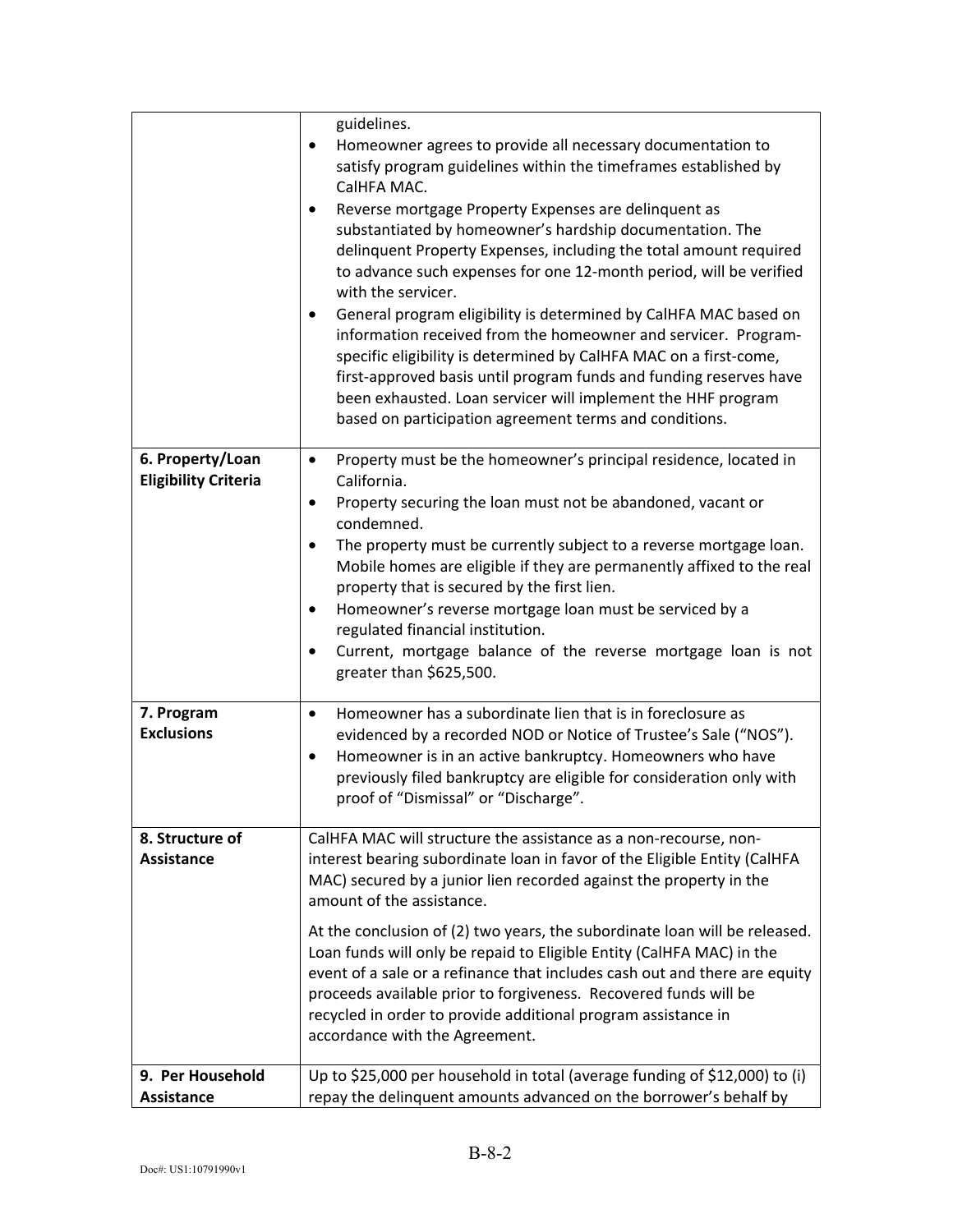|                                                                                               | their mortgage loan servicer for the payment of Property Expenses and<br>(ii) pay estimated Property Expenses for up to twelve (12) months in<br>advance. In all cases, subject to the HHF program household maximum<br>benefit cap of \$100,000 with respect to monies previously received<br>under other HHF programs, if any. |
|-----------------------------------------------------------------------------------------------|----------------------------------------------------------------------------------------------------------------------------------------------------------------------------------------------------------------------------------------------------------------------------------------------------------------------------------|
| 10. Duration of<br><b>Assistance</b>                                                          | Available on a one-time only basis, per household.                                                                                                                                                                                                                                                                               |
| 11. Estimated<br>Number of<br>Participating<br><b>Households</b>                              | Approximately 830. This figure is based on an average funding of<br>\$12,000.                                                                                                                                                                                                                                                    |
| 12. Program<br>Inception/Duration                                                             | The statewide launch of RevMAP was January 2015 and it will continue<br>until December 31, 2020 or until funding is fully reserved.                                                                                                                                                                                              |
| 13. Program<br><b>Interactions with</b><br><b>Other Programs (e.g.</b><br>other HFA programs) | Homeowners who are found ineligible for the RevMAP are eligible for<br>consideration for TAP benefit assistance.                                                                                                                                                                                                                 |
| 14. Program<br><b>Interactions with</b><br><b>HAMP</b>                                        | None.                                                                                                                                                                                                                                                                                                                            |
| 15. Program<br>Leverage with Other<br><b>Financial Resources</b>                              | CalHFA MAC is partnering with Fannie Mae and reverse mortgage loan<br>servicers to coordinate reinstatement of the homeowner's loan and<br>payment of future Property Expenses for up to 12 months following<br>reinstatement.                                                                                                   |